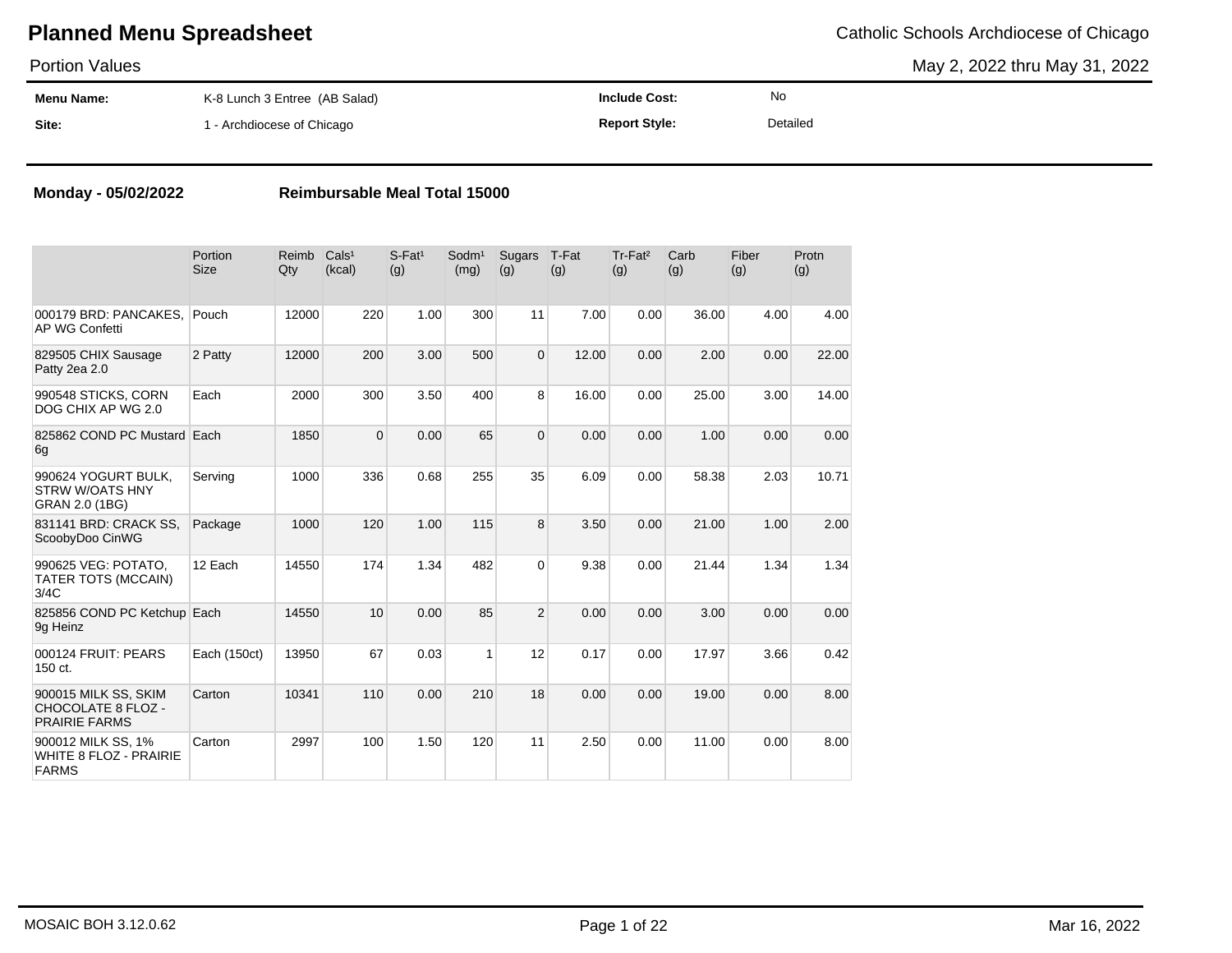May 2, 2022 thru May 31, 2022

### Portion Values

|                                                                       | Portion<br><b>Size</b> | Reimb<br>Qty | Cals <sup>1</sup><br>(kcal) | $S$ -Fat <sup>1</sup><br>(g) | $S$ odm $1$<br>(mg) | Sugars<br>(g) | T-Fat<br>(g) | Tr-Fat <sup>2</sup><br>(g) | Carb<br>(g) | Fiber<br>(g) | Protn<br>(g) |
|-----------------------------------------------------------------------|------------------------|--------------|-----------------------------|------------------------------|---------------------|---------------|--------------|----------------------------|-------------|--------------|--------------|
| 900014 MILK SS, SKIM<br><b>WHITE 8 FLOZ - PRAIRIE</b><br><b>FARMS</b> | Carton                 | 149          | 80                          | 0.00                         | 120                 | 11            | 0.00         | 0.00                       | 11.00       | 0.00         | 8.00         |
| <b>Weighted Daily Average</b>                                         |                        |              | 744                         | 5.40                         | 1447                | 40            | 27.72        | 0.00                       | 94.97       | 8.50         | 32.40        |
| % of Calories                                                         |                        |              |                             | 6.53%                        |                     | 21.5%         | 33.5%        | $0.0\%$                    | 51.1%       |              | 17.4%        |
| <b>Weekly Nutrient Guideline</b>                                      |                        |              | $600 - 650$                 | < 10                         | 1230                |               | $\leq 30$    |                            |             |              |              |

**Tuesday - 05/03/2022 Reimbursable Meal Total 15000**

|                                                                        | Portion<br><b>Size</b> | Reimb<br>Qty | Cals <sup>1</sup><br>(kcal) | $S$ -Fat <sup>1</sup><br>(g) | Sodm <sup>1</sup><br>(mg) | <b>Sugars</b><br>(g) | T-Fat<br>(g) | Tr-Fat <sup>2</sup><br>(g) | Carb<br>(g) | Fiber<br>(g) | Protn<br>(g) |
|------------------------------------------------------------------------|------------------------|--------------|-----------------------------|------------------------------|---------------------------|----------------------|--------------|----------------------------|-------------|--------------|--------------|
| 990667 ENT: BOWL,<br>CHIXPOP CH WG 2.5<br>(1BG)                        | Bowl                   | 12000        | 396                         | 5.80                         | 585                       | $\overline{2}$       | 19.53        | 0.00                       | 34.59       | 5.54         | 20.81        |
| 990672 PACK: BEEF<br><b>MEATLOAF CHZBRGR</b><br>NOI, BRDSTK ALPHA 2(1) | Pack                   | 2250         | 240                         | 5.00                         | 530                       | 6                    | 11.00        | 0.00                       | 22.00       | 2.50         | 15.00        |
| 900176 SALAD, APPLE<br>Sicd IW CHCube2.0                               | Each                   | 750          | 210                         | 9.00                         | 380                       | 6                    | 14.00        | 0.00                       | 7.00        | 1.00         | 14.00        |
| 825962 BRD: CRACK SS,<br>GFishPrtz .75oz                               | Package                | 750          | 90                          | 0.00                         | 200                       | $\mathbf 0$          | 1.50         | 0.00                       | 16.00       | 1.00         | 2.00         |
| 830676 VEG: BROCCOLI,<br>CUT FRZ CKD 3/4C                              | 3/4 Cup                | 12300        | 37                          | 0.02                         | 14                        | $\overline{2}$       | 0.16         | 0.00                       | 6.97        | 3.91         | 4.04         |
| 000154 FRUIT: CRAISINS,<br>SS Origin1.16                               | Box (1.16oz)           | 13500        | 110                         | 0.00                         | $\overline{0}$            | 24                   | 0.00         | 0.00                       | 27.00       | 2.00         | 0.00         |
| 900015 MILK SS, SKIM<br>CHOCOLATE 8 FLOZ -<br><b>PRAIRIE FARMS</b>     | Carton                 | 10341        | 110                         | 0.00                         | 210                       | 18                   | 0.00         | 0.00                       | 19.00       | 0.00         | 8.00         |
| 900012 MILK SS, 1%<br><b>WHITE 8 FLOZ - PRAIRIE</b><br><b>FARMS</b>    | Carton                 | 2997         | 100                         | 1.50                         | 120                       | 11                   | 2.50         | 0.00                       | 11.00       | 0.00         | 8.00         |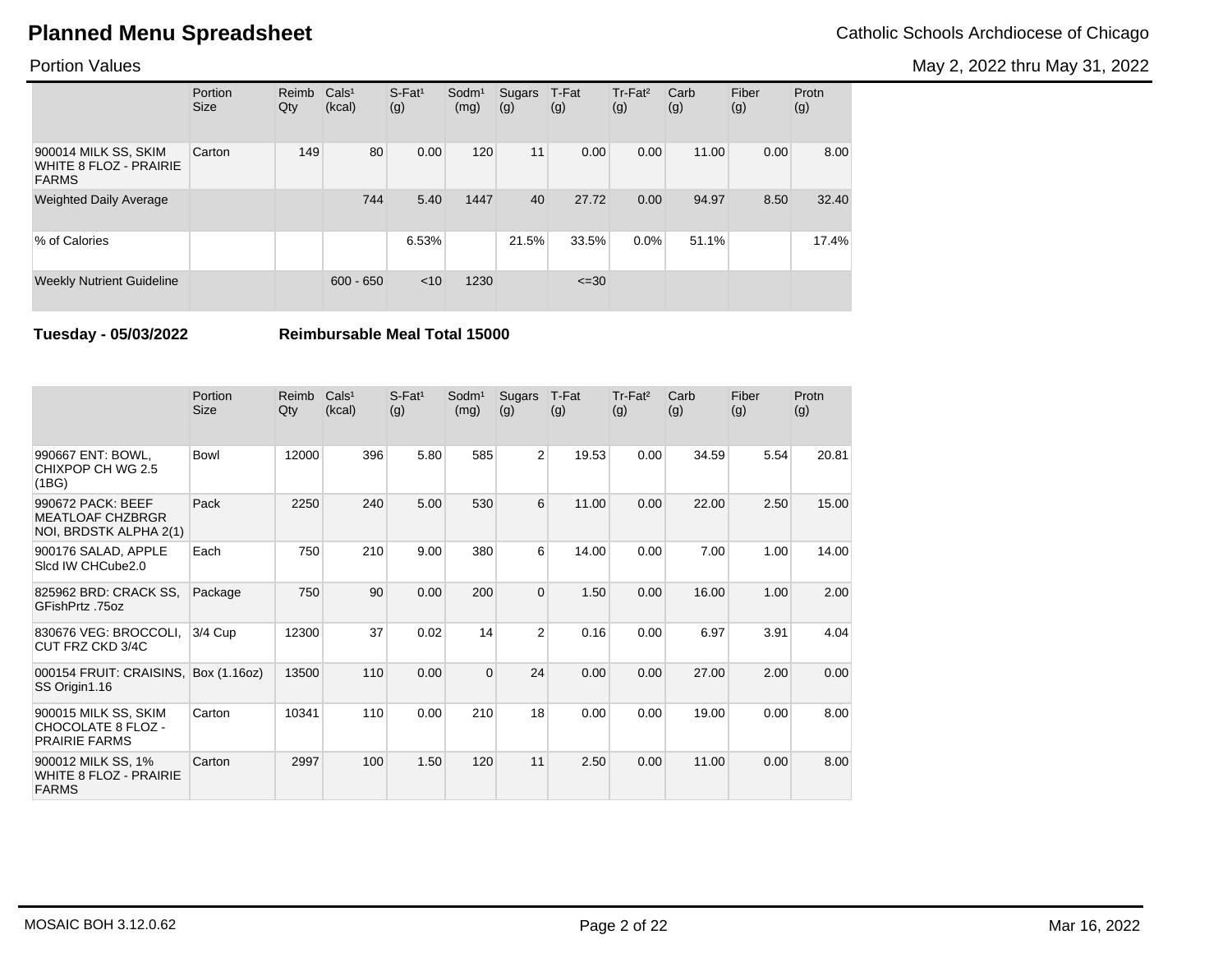May 2, 2022 thru May 31, 2022

### Portion Values

|                                                                       | Portion<br><b>Size</b> | Reimb<br>Qty | Cals <sup>1</sup><br>(kcal) | $S$ -Fat <sup>1</sup><br>(g) | $S$ odm $1$<br>(mg) | Sugars<br>(g) | T-Fat<br>(g) | Tr-Fat <sup>2</sup><br>(g) | Carb<br>(g) | Fiber<br>(g) | Protn<br>(g) |
|-----------------------------------------------------------------------|------------------------|--------------|-----------------------------|------------------------------|---------------------|---------------|--------------|----------------------------|-------------|--------------|--------------|
| 900014 MILK SS, SKIM<br><b>WHITE 8 FLOZ - PRAIRIE</b><br><b>FARMS</b> | Carton                 | 149          | 80                          | 0.00                         | 120                 | 11            | 0.00         | 0.00                       | 11.00       | 0.00         | 8.00         |
| <b>Weighted Daily Average</b>                                         |                        |              | 593                         | 6.16                         | 759                 | 40            | 18.68        | 0.00                       | 77.55       | 9.92         | 30.21        |
| % of Calories                                                         |                        |              |                             | 9.35%                        |                     | 27.0%         | 28.4%        | $0.0\%$                    | 52.3%       |              | 20.4%        |
| <b>Weekly Nutrient Guideline</b>                                      |                        |              | $600 - 650$                 | < 10                         | 1230                |               | $\leq 30$    |                            |             |              |              |

**Wednesday - 05/04/2022 Reimbursable Meal Total 15000**

|                                                                    | Portion<br><b>Size</b> | Reimb<br>Qty | Cals <sup>1</sup><br>(kcal) | $S$ -Fat <sup>1</sup><br>(g) | Sodm <sup>1</sup><br>(mg) | Sugars<br>(g)  | T-Fat<br>(g) | Tr-Fat <sup>2</sup><br>(g) | Carb<br>(g) | Fiber<br>(g) | Protn<br>(g) |
|--------------------------------------------------------------------|------------------------|--------------|-----------------------------|------------------------------|---------------------------|----------------|--------------|----------------------------|-------------|--------------|--------------|
| 990678 BURG, BEEF AM<br>AP WG 2.25 (2BG)<br>(ALPHA)                | Each                   | 12200        | 305                         | 4.62                         | 505                       | 4              | 11.50        | 0.00                       | 28.50       | 2.00         | 19.50        |
| 825856 COND PC Ketchup Each<br>9g Heinz                            |                        | 12200        | 10                          | 0.00                         | 85                        | $\overline{2}$ | 0.00         | 0.00                       | 3.00        | 0.00         | 0.00         |
| 990642 MELT BD, T.HAM<br>(JENNIE-O) AM WG 2.0<br>(2BG) (ALPHA)     | Sandwich               | 2400         | 357                         | 9.00                         | 1280                      | 4              | 17.67        | 0.00                       | 28.33       | 2.00         | 20.67        |
| 990705 SALAD, THAM<br><b>C/BPEPP ITALIAN AP</b><br>2.25            | Each                   | 400          | 215                         | 5.72                         | 656                       | 3              | 12.60        | 0.00                       | 4.52        | 0.86         | 19.10        |
| 990650 Breadstick WG<br>1BG (1EA)(Alpha) - Indiv<br>Overwrapped    | Each                   | 400          | 70                          | 0.00                         | 140                       | $\mathbf{1}$   | 1.00         | 0.00                       | 14.00       | 1.50         | 3.00         |
| 833328 COND PC.<br><b>DRESSING ITALIAN FF</b><br>12G (PPI)         | Packet                 | 400          | 5                           | 0.00                         | 120                       | $\mathbf 0$    | 0.00         | 0.00                       | 1.00        | 0.00         | 0.00         |
| 990629 VEG: CARROTS.<br>DICED FZ CKD 3/4C                          | 3/4 Cup                | 12300        | 49                          | 0.16                         | 78                        | 5              | 0.90         | 0.00                       | 10.21       | 4.36         | 0.77         |
| 000108 FRUIT: CUP SS,<br>APPLESC CINN UNSWT<br>SHLF-STBL 1/2C      | Each (1/2c)            | 14400        | 50                          | 0.00                         | $\Omega$                  | 12             | 0.00         | 0.00                       | 14.00       | 1.00         | 0.00         |
| 900015 MILK SS, SKIM<br>CHOCOLATE 8 FLOZ -<br><b>PRAIRIE FARMS</b> | Carton                 | 10341        | 110                         | 0.00                         | 210                       | 18             | 0.00         | 0.00                       | 19.00       | 0.00         | 8.00         |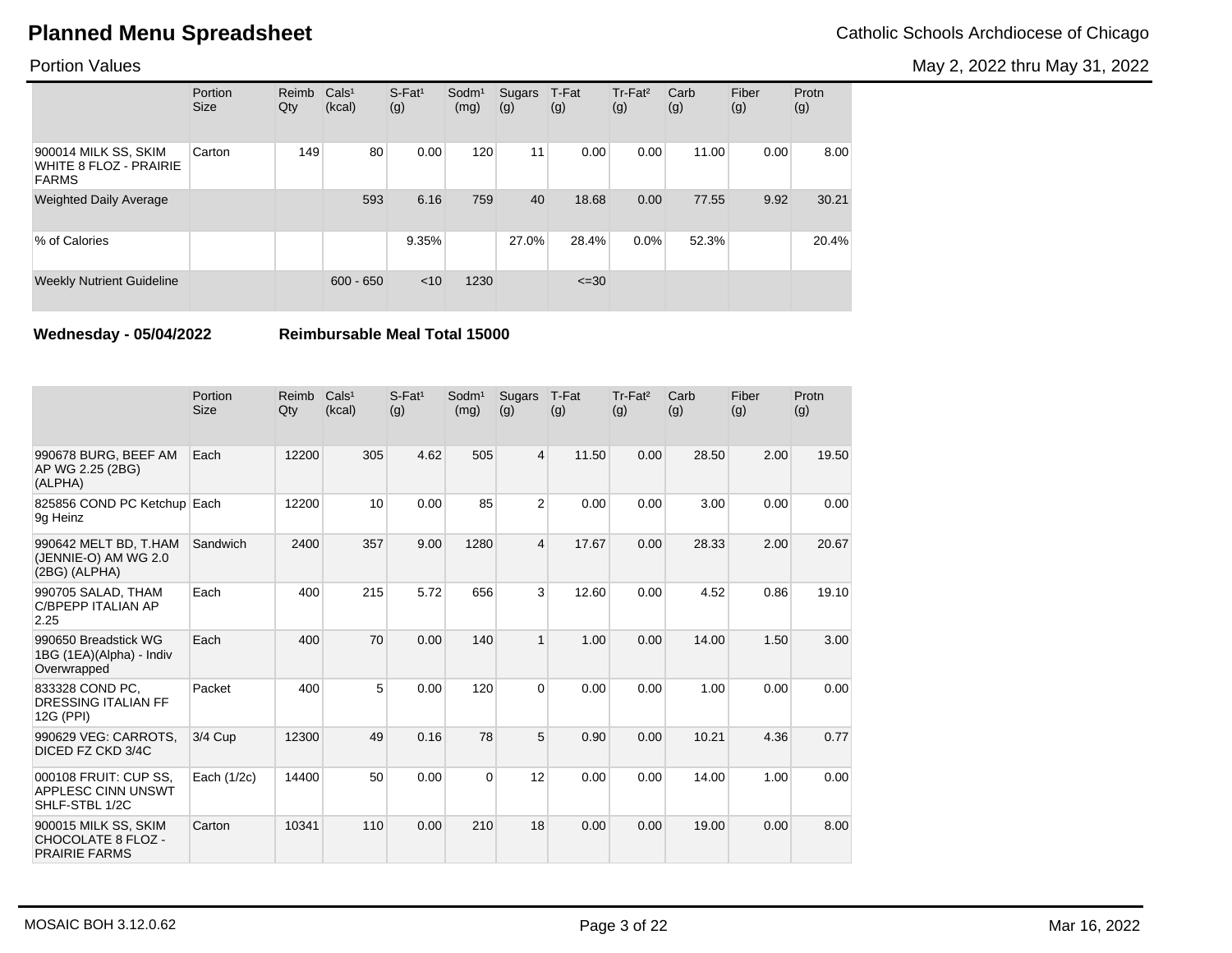May 2, 2022 thru May 31, 2022

### Portion Values

|                                                                       | Portion<br><b>Size</b> | Reimb<br>Qty | Cals <sup>1</sup><br>(kcal) | $S$ -Fat <sup>1</sup><br>(g) | Sodm <sup>1</sup><br>(mg) | Sugars<br>(g) | T-Fat<br>(g) | Tr-Fat <sup>2</sup><br>(g) | Carb<br>(g) | Fiber<br>(g) | Protn<br>(g) |
|-----------------------------------------------------------------------|------------------------|--------------|-----------------------------|------------------------------|---------------------------|---------------|--------------|----------------------------|-------------|--------------|--------------|
| 900012 MILK SS, 1%<br><b>WHITE 8 FLOZ - PRAIRIE</b><br><b>FARMS</b>   | Carton                 | 2997         | 100                         | 1.50                         | 120                       | 11            | 2.50         | 0.00                       | 11.00       | 0.00         | 8.00         |
| 900014 MILK SS, SKIM<br><b>WHITE 8 FLOZ - PRAIRIE</b><br><b>FARMS</b> | Carton                 | 149          | 80                          | 0.00                         | 120                       | 11            | 0.00         | 0.00                       | 11.00       | 0.00         | 8.00         |
| <b>Weighted Daily Average</b>                                         |                        |              | 506                         | 5.78                         | 943                       | 36            | 13.78        | 0.00                       | 67.89       | 6.54         | 27.58        |
| % of Calories                                                         |                        |              |                             | 10.28%                       |                           | 28.5%         | 24.5%        | 0.0%                       | 53.7%       |              | 21.8%        |
| <b>Weekly Nutrient Guideline</b>                                      |                        |              | $600 - 650$                 | < 10                         | 1230                      |               | $\leq 30$    |                            |             |              |              |

**Thursday - 05/05/2022 Reimbursable Meal Total 15000**

|                                                                         | Portion<br><b>Size</b> | Reimb<br>Qty | Cals <sup>1</sup><br>(kcal) | $S$ -Fat <sup>1</sup><br>(g) | Sodm <sup>1</sup><br>(mg) | <b>Sugars</b><br>(g) | T-Fat<br>(g) | Tr-Fat <sup>2</sup><br>(g) | Carb<br>(g) | Fiber<br>(g) | Protn<br>(g) |
|-------------------------------------------------------------------------|------------------------|--------------|-----------------------------|------------------------------|---------------------------|----------------------|--------------|----------------------------|-------------|--------------|--------------|
| 990728 TACO BfGd Soft<br>AP NON-WG 2.25 (2BG)<br>2EA                    | 2 Each                 | 12000        | 334                         | 4.71                         | 793                       | 1 <sup>1</sup>       | 12.88        | 0.00                       | 36.88       | 3.46         | 18.68        |
| 825869 COND PC Sauce,<br>Taco 9g                                        | Each                   | 11250        | $\overline{4}$              | 0.00                         | 57                        | 0                    | 0.02         | 0.00                       | 0.76        | 0.12         | 0.10         |
| 990535 SDW AP,<br><b>CHEESY PULL APART</b><br>SW QUESO WG IW 2<br>(2BG) | Each                   | 2400         | 300                         | 6.00                         | 580                       | 5 <sup>1</sup>       | 13.00        | 0.00                       | 33.00       | 2.00         | 14.00        |
| 990658 SALAD NAC, BfGd Each<br>AP 2.0 - w/o Chips                       |                        | 600          | 184                         | 6.97                         | 391                       | 3                    | 11.64        | 0.00                       | 6.22        | 1.74         | 13.90        |
| 831270 SNACK: CHIP SS.<br><b>Tort Bkd ScpWG</b>                         | Package                | 600          | 110                         | 0.00                         | 125                       | $\overline{0}$       | 2.50         | 0.00                       | 19.00       | 1.00         | 2.00         |
| 825953 BRD: CRACK SS.<br>GFishChd.75ozWG                                | Package                | 600          | 100                         | 0.50                         | 170                       | 0                    | 4.00         | 0.00                       | 14.00       | 1.00         | 2.00         |
| 825102 VEG: BEANS,<br>REFRIED AP 1/2C                                   | $1/2$ Cup              | 12300        | 139                         | 0.00                         | 499                       | 1                    | 1.74         | 0.00                       | 23.21       | 6.96         | 6.96         |
| 826372 VEG: SALAD,<br>SIDE ROMMIX AP 1/2c                               | $1/2$ Cup              | 13950        | 6                           | 0.00                         | $\overline{4}$            | $\mathbf{1}$         | 0.00         | 0.00                       | 1.21        | 0.40         | 0.40         |
| 826059 COND PC,<br>DRESSING RANCH 12G<br>(HEINZ)                        | Each                   | 13950        | 49                          | 0.76                         | 101                       | 1                    | 4.92         | 0.10                       | 0.91        | 0.02         | 0.10         |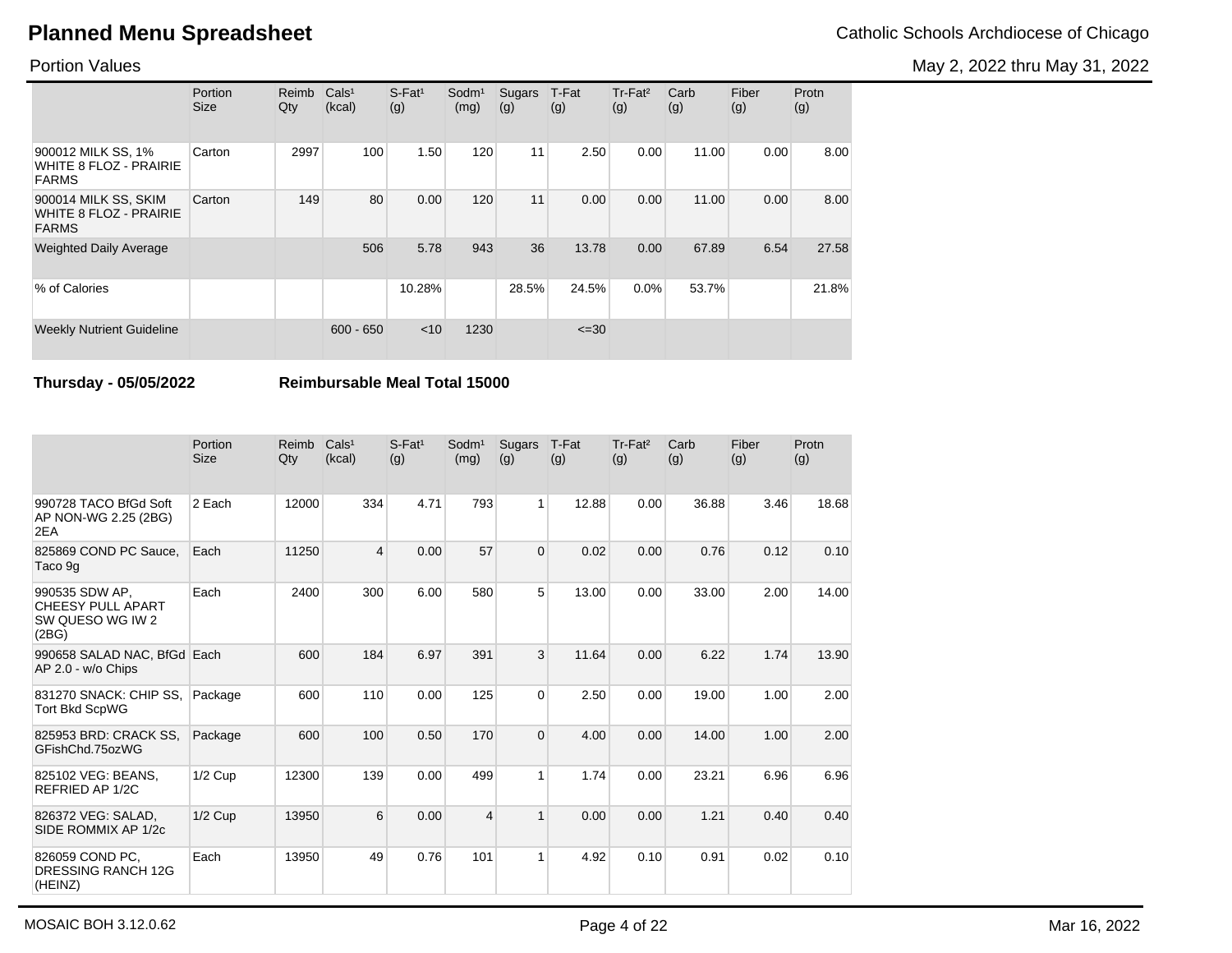May 2, 2022 thru May 31, 2022

Portion Values

|                                                                       | Portion<br><b>Size</b> | Reimb<br>Qty | Cals <sup>1</sup><br>(kcal) | $S$ -Fat <sup>1</sup><br>(g) | Sodm <sup>1</sup><br>(mg) | Sugars<br>(g) | T-Fat<br>(g) | Tr-Fat <sup>2</sup><br>(g) | Carb<br>(g) | Fiber<br>(g) | Protn<br>(g) |
|-----------------------------------------------------------------------|------------------------|--------------|-----------------------------|------------------------------|---------------------------|---------------|--------------|----------------------------|-------------|--------------|--------------|
| 826343 JUICE SS,<br>Grape100% 4oz Cart                                | Each                   | 14850        | 80                          | 0.00                         | 15                        | 18            | 0.00         | 0.00                       | 18.00       | 0.00         | 1.00         |
| 900015 MILK SS, SKIM<br>CHOCOLATE 8 FLOZ -<br><b>PRAIRIE FARMS</b>    | Carton                 | 10341        | 110                         | 0.00                         | 210                       | 18            | 0.00         | 0.00                       | 19.00       | 0.00         | 8.00         |
| 900012 MILK SS, 1%<br><b>WHITE 8 FLOZ - PRAIRIE</b><br><b>FARMS</b>   | Carton                 | 2997         | 100                         | 1.50                         | 120                       | 11            | 2.50         | 0.00                       | 11.00       | 0.00         | 8.00         |
| 900014 MILK SS, SKIM<br><b>WHITE 8 FLOZ - PRAIRIE</b><br><b>FARMS</b> | Carton                 | 149          | 80                          | 0.00                         | 120                       | 11            | 0.00         | 0.00                       | 11.00       | 0.00         | 8.00         |
| <b>Weighted Daily Average</b>                                         |                        |              | 675                         | 6.04                         | 1489                      | 37            | 19.64        | 0.09                       | 91.15       | 9.43         | 32.34        |
| % of Calories                                                         |                        |              |                             | 8.05%                        |                           | 21.9%         | 26.2%        | 0.1%                       | 54.0%       |              | 19.2%        |
| <b>Weekly Nutrient Guideline</b>                                      |                        |              | $600 - 650$                 | < 10                         | 1230                      |               | $\leq 30$    |                            |             |              |              |

**Friday - 05/06/2022 Reimbursable Meal Total 15000**

|                                                                           | Portion<br><b>Size</b> | Reimb<br>Qty | Cals <sup>1</sup><br>(kcal) | $S$ -Fat <sup>1</sup><br>(g) | Sodm <sup>1</sup><br>(mg) | Sugars<br>(g) | T-Fat<br>(g) | Tr-Fat <sup>2</sup><br>(g) | Carb<br>(g) | Fiber<br>(g) | Protn<br>(g) |
|---------------------------------------------------------------------------|------------------------|--------------|-----------------------------|------------------------------|---------------------------|---------------|--------------|----------------------------|-------------|--------------|--------------|
| 990531 PIZZA AP TONY<br>4X6 CHZ 100% WG 2.0                               | Each                   | 11500        | 300                         | 5.00                         | 440                       | 8             | 11.00        | 0.00                       | 34.00       | 4.00         | 16.00        |
| 990339 ENT: PASTA,<br>MAC&CHZ SS WG 2.0<br>(2BG)                          | $2-60z$<br>spoodles    | 2500         | 472                         | 12.51                        | 845                       | 2             | 20.91        | $*0.00$                    | 49.44       | 5.42         | 20.86        |
| 990582 YOGURT BULK,<br>VAN W/OATS HNY GRAN<br>2.0(1B)                     | Serving                | 1000         | 336                         | 0.68                         | 255                       | 37            | 6.09         | 0.00                       | 59.72       | 2.03         | 10.71        |
| 831720 BRD: CRACK SS.<br>Bear GrhmCinnWG                                  | Package                | 1000         | 120                         | 0.00                         | 115                       | 7             | 4.00         | 0.00                       | 20.00       | 1.00         | 2.00         |
| 830678 VEG: BEANS,<br>GREEN CUT FZ CKD 3/4c                               | 3/4 Cup                | 12300        | 29                          | 0.05                         | 1                         | 2             | 0.18         | 0.00                       | 6.76        | 3.15         | 1.56         |
| 825008 FRUIT: APPLE,<br>138CT Whole 1C                                    | Each (138ct)           | 14100        | 62                          | 0.03                         | 1                         | 12            | 0.20         | 0.00                       | 16.52       | 2.87         | 0.31         |
| 900015 MILK SS, SKIM<br><b>CHOCOLATE 8 FLOZ -</b><br><b>PRAIRIE FARMS</b> | Carton                 | 10341        | 110                         | 0.00                         | 210                       | 18            | 0.00         | 0.00                       | 19.00       | 0.00         | 8.00         |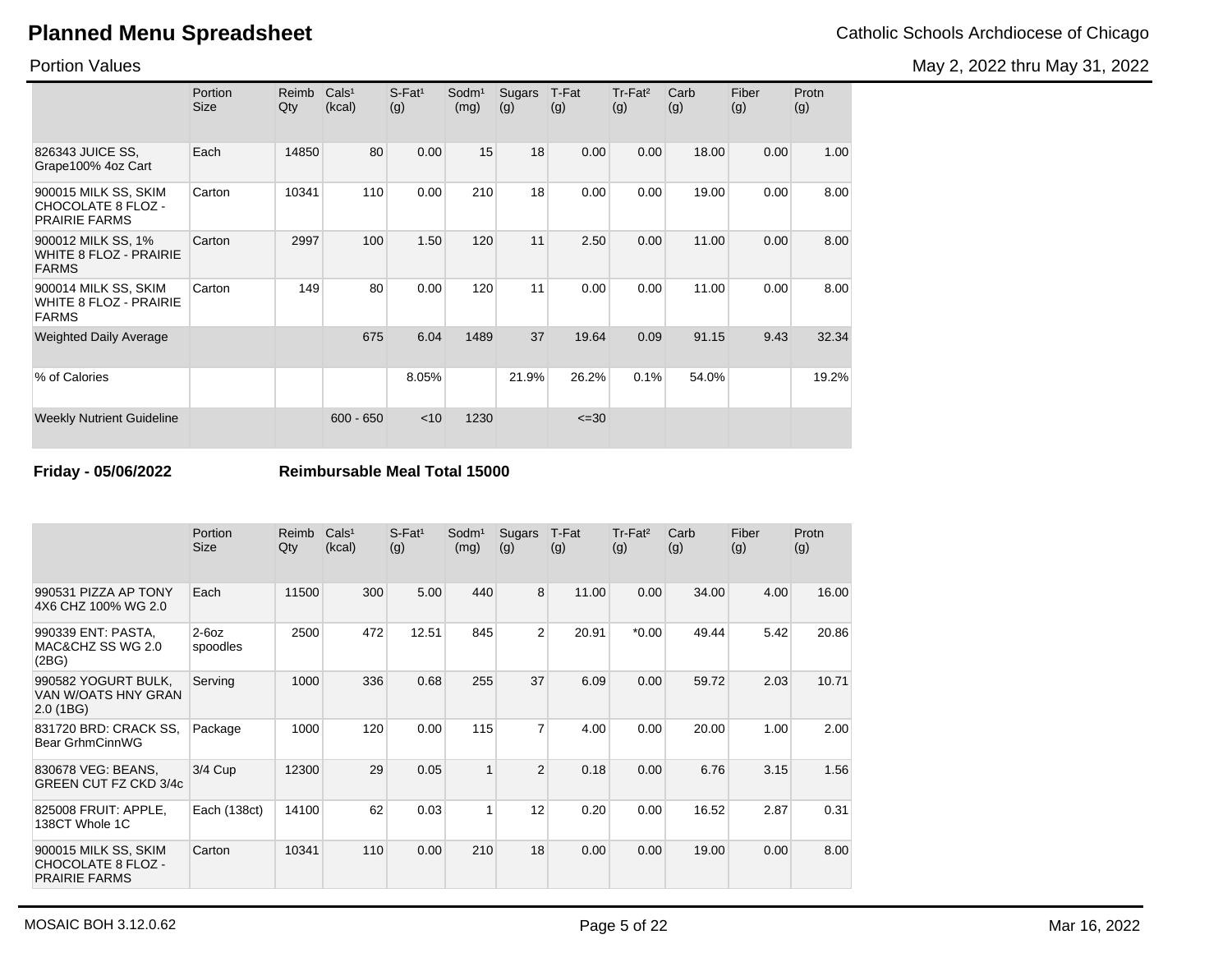May 2, 2022 thru May 31, 2022

### Portion Values

|                                                                       | Portion<br><b>Size</b> | Reimb<br>Qty | Cals <sup>1</sup><br>(kcal) | $S$ -Fat <sup>1</sup><br>(g) | Sodm <sup>1</sup><br>(mg) | Sugars<br>(g) | T-Fat<br>(g) | Tr-Fat <sup>2</sup><br>(g) | Carb<br>(g) | Fiber<br>(g) | Protn<br>(g) |
|-----------------------------------------------------------------------|------------------------|--------------|-----------------------------|------------------------------|---------------------------|---------------|--------------|----------------------------|-------------|--------------|--------------|
| 900012 MILK SS, 1%<br><b>WHITE 8 FLOZ - PRAIRIE</b><br><b>FARMS</b>   | Carton                 | 2997         | 100                         | 1.50                         | 120                       | 11            | 2.50         | 0.00                       | 11.00       | 0.00         | 8.00         |
| 900014 MILK SS, SKIM<br><b>WHITE 8 FLOZ - PRAIRIE</b><br><b>FARMS</b> | Carton                 | 149          | 80                          | 0.00                         | 120                       | 11            | 0.00         | 0.00                       | 11.00       | 0.00         | 8.00         |
| <b>Weighted Daily Average</b>                                         |                        |              | 518                         | 6.33                         | 675                       | 37            | 13.43        | $*0.00$                    | 76.10       | 9.45         | 25.36        |
| % of Calories                                                         |                        |              |                             | 11.00%                       |                           | 28.6%         | 23.3%        | $*0.0\%$                   | 58.8%       |              | 19.6%        |
| <b>Weekly Nutrient Guideline</b>                                      |                        |              | $600 - 650$                 | < 10                         | 1230                      |               | $\leq 30$    |                            |             |              |              |

**Monday - 05/09/2022 Reimbursable Meal Total 15000**

|                                                                    | Portion<br><b>Size</b> | Reimb<br>Qty | Cals <sup>1</sup><br>(kcal) | $S$ -Fat <sup>1</sup><br>(g) | Sodm <sup>1</sup><br>(mg) | Sugars<br>(g)  | T-Fat<br>(g) | Tr-Fat <sup>2</sup><br>(g) | Carb<br>(g) | Fiber<br>(g) | Protn<br>(g) |
|--------------------------------------------------------------------|------------------------|--------------|-----------------------------|------------------------------|---------------------------|----------------|--------------|----------------------------|-------------|--------------|--------------|
| 990585 PACK: CHIX<br>NUGGET SAVORY,<br>PRETZEL SOFT ROD<br>WG2(2BG | Pack                   | 12000        | 270                         | 1.88                         | 478                       | $\Omega$       | 10.50        | 0.00                       | 26.50       | 2.25         | 18.25        |
| 825867 COND PC Sauce,<br><b>BBQ 12g</b>                            | Each                   | 11000        | 15                          | 0.00                         | 158                       | 3              | 0.03         | 0.00                       | 3.34        | 0.16         | 0.14         |
| 990612 HOT DOG, PLAIN<br>TKY (JENNIE-O) WG 2.0<br>(ALPHA)          | Each                   | 2250         | 280                         | 3.00                         | 970                       | 3              | 13.50        | 0.00                       | 29.00       | 2.50         | 13.00        |
| 825856 COND PC Ketchup Each<br>9q Heinz                            |                        | 2250         | 10                          | 0.00                         | 85                        | $\overline{2}$ | 0.00         | 0.00                       | 3.00        | 0.00         | 0.00         |
| 900176 SALAD, APPLE<br>Sicd IW CHCube2.0                           | Each                   | 750          | 210                         | 9.00                         | 380                       | 6              | 14.00        | 0.00                       | 7.00        | 1.00         | 14.00        |
| 825962 BRD: CRACK SS.<br>GFishPrtz .75oz                           | Package                | 750          | 90                          | 0.00                         | 200                       | $\overline{0}$ | 1.50         | 0.00                       | 16.00       | 1.00         | 2.00         |
| 830644 VEG: BEANS.<br>BKD VEG AP 3/4c                              | 3/4 Cup                | 12300        | 333                         | 0.00                         | 772                       | 21             | 1.51         | 0.00                       | 65.05       | 12.10        | 16.64        |
| 826340 JUICE SS, Frt Bld<br>100% 4oz Crt                           | Each                   | 14850        | 60                          | 0.00                         | 10                        | 13             | 0.00         | 0.00                       | 14.00       | 0.00         | 0.00         |
| 900015 MILK SS, SKIM<br>CHOCOLATE 8 FLOZ -<br><b>PRAIRIE FARMS</b> | Carton                 | 10341        | 110                         | 0.00                         | 210                       | 18             | 0.00         | 0.00                       | 19.00       | 0.00         | 8.00         |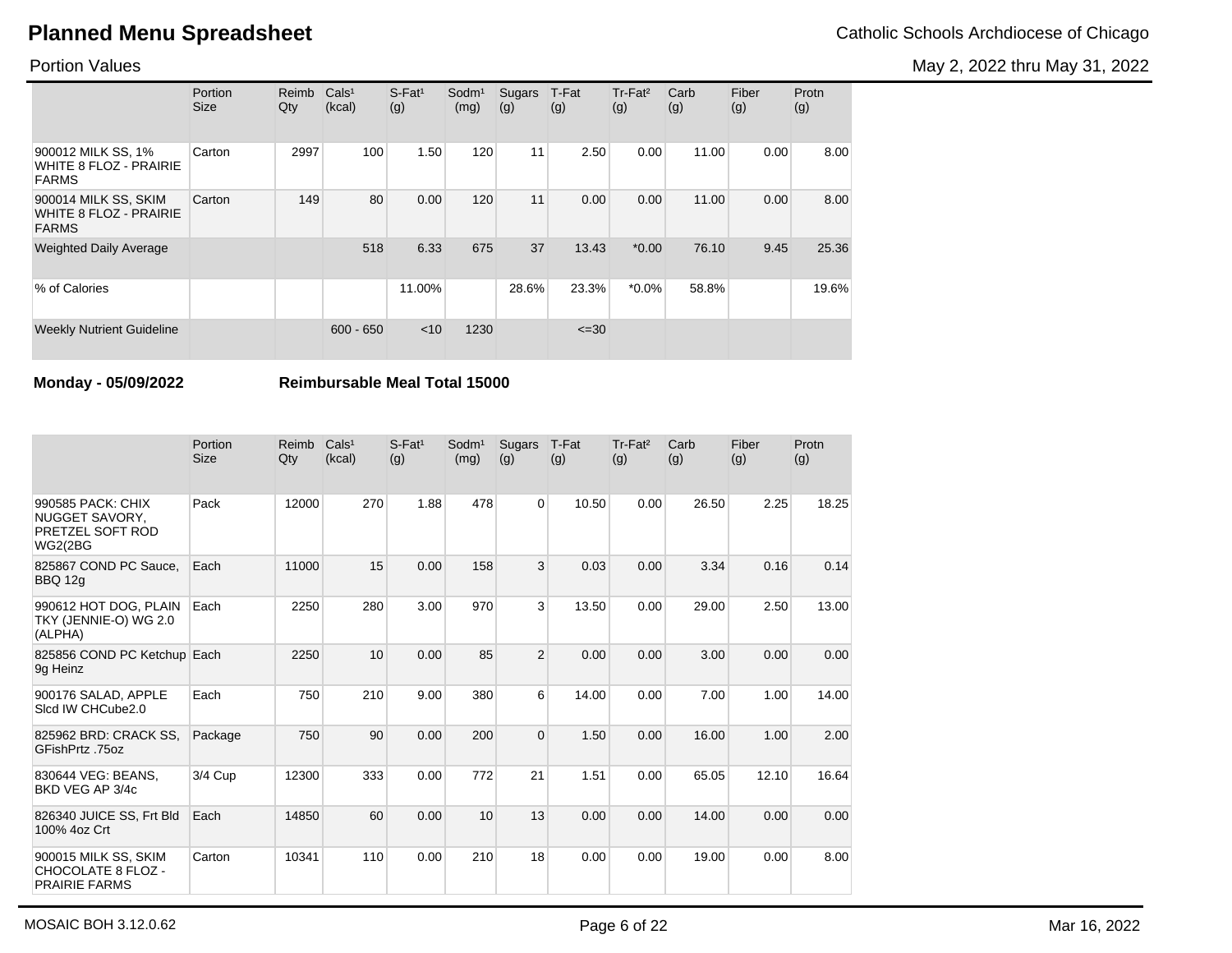May 2, 2022 thru May 31, 2022

### Portion Values

|                                                                       | Portion<br><b>Size</b> | Reimb<br>Qty | Cals <sup>1</sup><br>(kcal) | $S$ -Fat <sup>1</sup><br>(g) | Sodm <sup>1</sup><br>(mg) | Sugars<br>(g) | T-Fat<br>(g) | Tr-Fat <sup>2</sup><br>(g) | Carb<br>(g) | Fiber<br>(g) | Protn<br>(g) |
|-----------------------------------------------------------------------|------------------------|--------------|-----------------------------|------------------------------|---------------------------|---------------|--------------|----------------------------|-------------|--------------|--------------|
| 900012 MILK SS, 1%<br><b>WHITE 8 FLOZ - PRAIRIE</b><br><b>FARMS</b>   | Carton                 | 2997         | 100                         | 1.50                         | 120                       | 11            | 2.50         | 0.00                       | 11.00       | 0.00         | 8.00         |
| 900014 MILK SS, SKIM<br><b>WHITE 8 FLOZ - PRAIRIE</b><br><b>FARMS</b> | Carton                 | 149          | 80                          | 0.00                         | 120                       | 11            | 0.00         | 0.00                       | 11.00       | 0.00         | 8.00         |
| <b>Weighted Daily Average</b>                                         |                        |              | 714                         | 2.70                         | 1498                      | 48            | 12.96        | 0.00                       | 112.21      | 12.32        | 38.29        |
| % of Calories                                                         |                        |              |                             | 3.40%                        |                           | 26.9%         | 16.3%        | 0.0%                       | 62.9%       |              | 21.5%        |
| <b>Weekly Nutrient Guideline</b>                                      |                        |              | $600 - 650$                 | $<$ 10                       | 1230                      |               | $\leq 30$    |                            |             |              |              |

**Tuesday - 05/10/2022 Reimbursable Meal Total 15000**

|                                                                    | Portion<br><b>Size</b> | Reimb<br>Qty | Cals <sup>1</sup><br>(kcal) | $S$ -Fat <sup>1</sup><br>(g) | Sodm <sup>1</sup><br>(mg) | <b>Sugars</b><br>(g) | T-Fat<br>(g) | Tr-Fat <sup>2</sup><br>(g) | Carb<br>(g) | Fiber<br>(g) | Protn<br>(g) |
|--------------------------------------------------------------------|------------------------|--------------|-----------------------------|------------------------------|---------------------------|----------------------|--------------|----------------------------|-------------|--------------|--------------|
| 000491 MELT BD, AM WG<br>2.0 (2BG) (ALPHA)                         | Sandwich               | 10000        | 365                         | 10.62                        | 1320                      | 4                    | 19.50        | 0.00                       | 28.50       | 2.00         | 18.50        |
| 990571 MELT SUB AP,<br>CHIXMTBL PIZZA SS 2.0<br>(W/O BUN)          | Serving                | 4000         | 218                         | 4.47                         | 574                       | 5                    | 12.37        | 0.00                       | 10.68       | 1.87         | 16.16        |
| 990572 BUN, HOT DOG<br>WG (Alpha) - Indiv<br>Overwrapped           | Each                   | 4000         | 150                         | 0.00                         | 270                       | 3                    | 2.50         | 0.00                       | 28.00       | 2.50         | 6.00         |
| 990582 YOGURT BULK.<br>VAN W/OATS HNY GRAN<br>2.0(1B)              | Serving                | 1000         | 336                         | 0.68                         | 255                       | 37                   | 6.09         | 0.00                       | 59.72       | 2.03         | 10.71        |
| 831720 BRD: CRACK SS.<br>Bear GrhmCinnWG                           | Package                | 1000         | 120                         | 0.00                         | 115                       | $\overline{7}$       | 4.00         | 0.00                       | 20.00       | 1.00         | 2.00         |
| 990628 VEG: POTATO, FF 3/4c<br>CRINKLE CUT (MCCAIN)<br>3/4C        |                        | 14550        | 128                         | 0.53                         | 160                       | $\overline{0}$       | 5.34         | 0.00                       | 20.29       | 1.07         | 1.07         |
| 825856 COND PC Ketchup Each<br>9g Heinz                            |                        | 14550        | 10                          | 0.00                         | 85                        | $\overline{2}$       | 0.00         | 0.00                       | 3.00        | 0.00         | 0.00         |
| 826581 FRUIT: ORANGE<br>138ct Whole 1/2c                           | Each(138ct)            | 14100        | 47                          | 0.02                         | $\Omega$                  | 9                    | 0.12         | 0.00                       | 11.73       | 2.40         | 0.94         |
| 900015 MILK SS, SKIM<br>CHOCOLATE 8 FLOZ -<br><b>PRAIRIE FARMS</b> | Carton                 | 10341        | 110                         | 0.00                         | 210                       | 18                   | 0.00         | 0.00                       | 19.00       | 0.00         | 8.00         |

MOSAIC BOH 3.12.0.62 Mar 16, 2022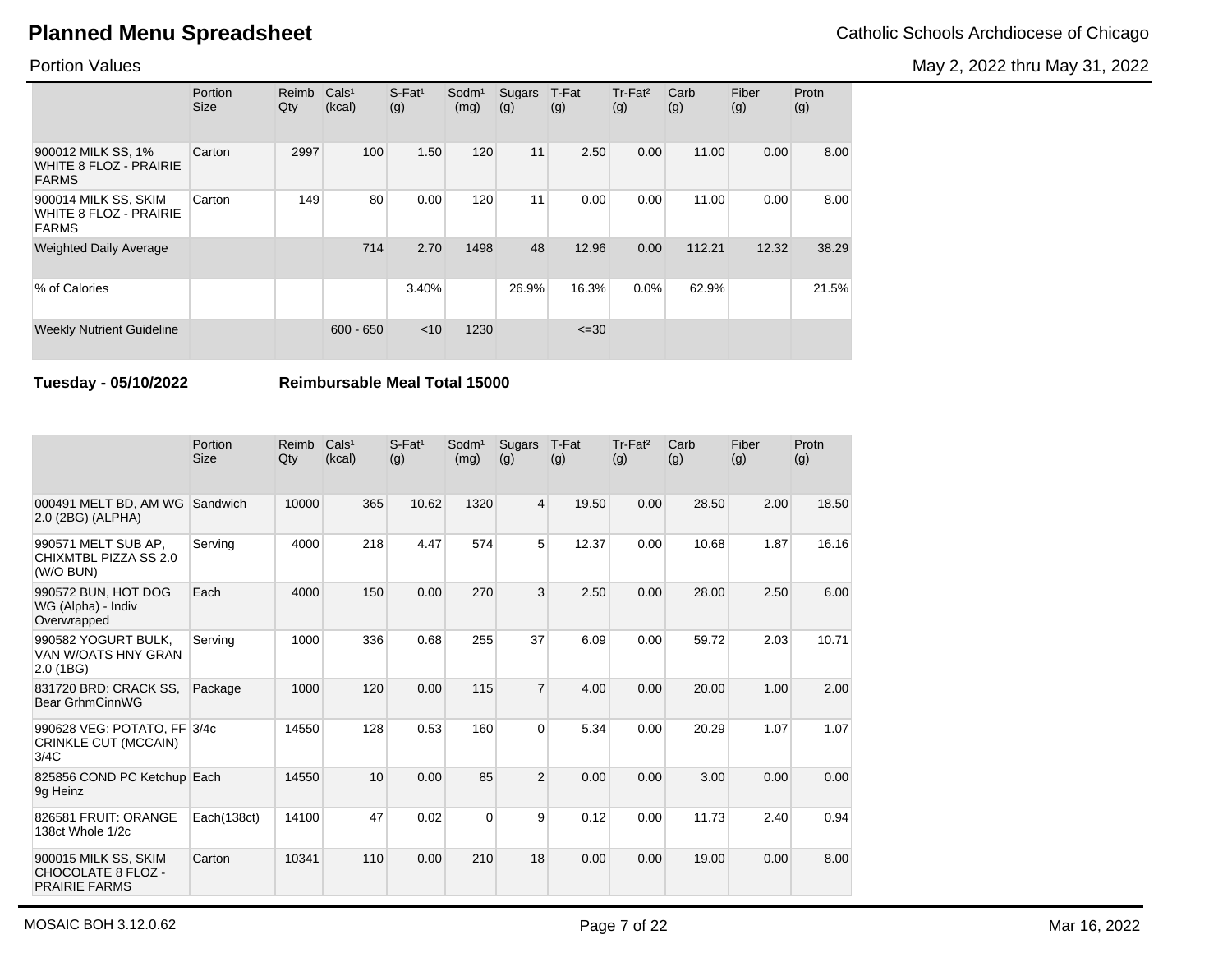May 2, 2022 thru May 31, 2022

### Portion Values

|                                                                       | Portion<br><b>Size</b> | Reimb<br>Qty | Cals <sup>1</sup><br>(kcal) | $S$ -Fat <sup>1</sup><br>(g) | Sodm <sup>1</sup><br>(mg) | Sugars<br>(g) | T-Fat<br>(g) | Tr-Fat <sup>2</sup><br>(g) | Carb<br>(g) | Fiber<br>(g) | Protn<br>(g) |
|-----------------------------------------------------------------------|------------------------|--------------|-----------------------------|------------------------------|---------------------------|---------------|--------------|----------------------------|-------------|--------------|--------------|
| 900012 MILK SS, 1%<br><b>WHITE 8 FLOZ - PRAIRIE</b><br><b>FARMS</b>   | Carton                 | 2997         | 100                         | 1.50                         | 120                       | 11            | 2.50         | 0.00                       | 11.00       | 0.00         | 8.00         |
| 900014 MILK SS, SKIM<br><b>WHITE 8 FLOZ - PRAIRIE</b><br><b>FARMS</b> | Carton                 | 149          | 80                          | 0.00                         | 120                       | 11            | 0.00         | 0.00                       | 11.00       | 0.00         | 8.00         |
| <b>Weighted Daily Average</b>                                         |                        |              | 647                         | 9.15                         | 1538                      | 33            | 23.43        | 0.00                       | 83.64       | 5.99         | 28.20        |
| % of Calories                                                         |                        |              |                             | 12.73%                       |                           | 20.4%         | 32.6%        | 0.0%                       | 51.7%       |              | 17.4%        |
| <b>Weekly Nutrient Guideline</b>                                      |                        |              | $600 - 650$                 | $<$ 10                       | 1230                      |               | $\leq 30$    |                            |             |              |              |

**Wednesday - 05/11/2022 Reimbursable Meal Total 15000**

|                                                                    | Portion<br><b>Size</b> | Reimb<br>Qty | Cals <sup>1</sup><br>(kcal) | $S-Fat1$<br>(g) | Sodm <sup>1</sup><br>(mg) | Sugars<br>(g)  | T-Fat<br>(g) | Tr-Fat <sup>2</sup><br>(g) | Carb<br>(g) | Fiber<br>(g) | Protn<br>(g) |
|--------------------------------------------------------------------|------------------------|--------------|-----------------------------|-----------------|---------------------------|----------------|--------------|----------------------------|-------------|--------------|--------------|
| 990541 NACHOS BFGD<br>AP Bn CHZ 2.25 - w/o<br>Chips                | Serving                | 12000        | 214                         | 5.39            | 658                       | 1              | 9.60         | 0.06                       | 17.20       | 3.31         | 13.92        |
| 831270 SNACK: CHIP SS,<br><b>Tort Bkd ScpWG</b>                    | Package                | 12000        | 110                         | 0.00            | 125                       | $\overline{0}$ | 2.50         | 0.00                       | 19.00       | 1.00         | 2.00         |
| 990573 PACK: CHIX<br>DRUMSTK OVNRSTD,<br>BISC MINI APWG 2.5(1BG    | Pack                   | 2500         | 260                         | 6.50            | 530                       | 1              | 15.00        | 0.00                       | 16.00       | 1.00         | 18.00        |
| 990722 SALAD, VEG<br><b>BAJA AP ROMAINE 2.25</b>                   | Each                   | 500          | 221                         | 6.15            | 374                       | 4              | 9.85         | 0.00                       | 22.36       | 5.16         | 11.88        |
| 000218 BRD: MUF AP.<br>CORN 20Z IW WG (1BG)                        | Muffin                 | 500          | 180                         | 1.50            | 180                       | 12             | 6.00         | 0.00                       | 28.00       | 1.00         | 4.00         |
| 826059 COND PC.<br><b>DRESSING RANCH 12G</b><br>(HEINZ)            | Each                   | 500          | 49                          | 0.76            | 101                       | 1              | 4.92         | 0.10                       | 0.91        | 0.02         | 0.10         |
| 990677 VEG: BLEND, 4<br>WAY MIX FRZ CKD 3/4C                       | 3/4 Cup                | 12300        | 92                          | 0.04            | 49                        | 4              | 0.21         | 0.00                       | 18.51       | 6.22         | 4.04         |
| 833552 FRUIT: CRAISINS,<br>SS Orange 1.16                          | Each (1.16oz)          | 13500        | 110                         | 0.00            | $\mathbf 0$               | 24             | 0.00         | 0.00                       | 27.00       | 2.00         | 0.00         |
| 900015 MILK SS, SKIM<br>CHOCOLATE 8 FLOZ -<br><b>PRAIRIE FARMS</b> | Carton                 | 10341        | 110                         | 0.00            | 210                       | 18             | 0.00         | 0.00                       | 19.00       | 0.00         | 8.00         |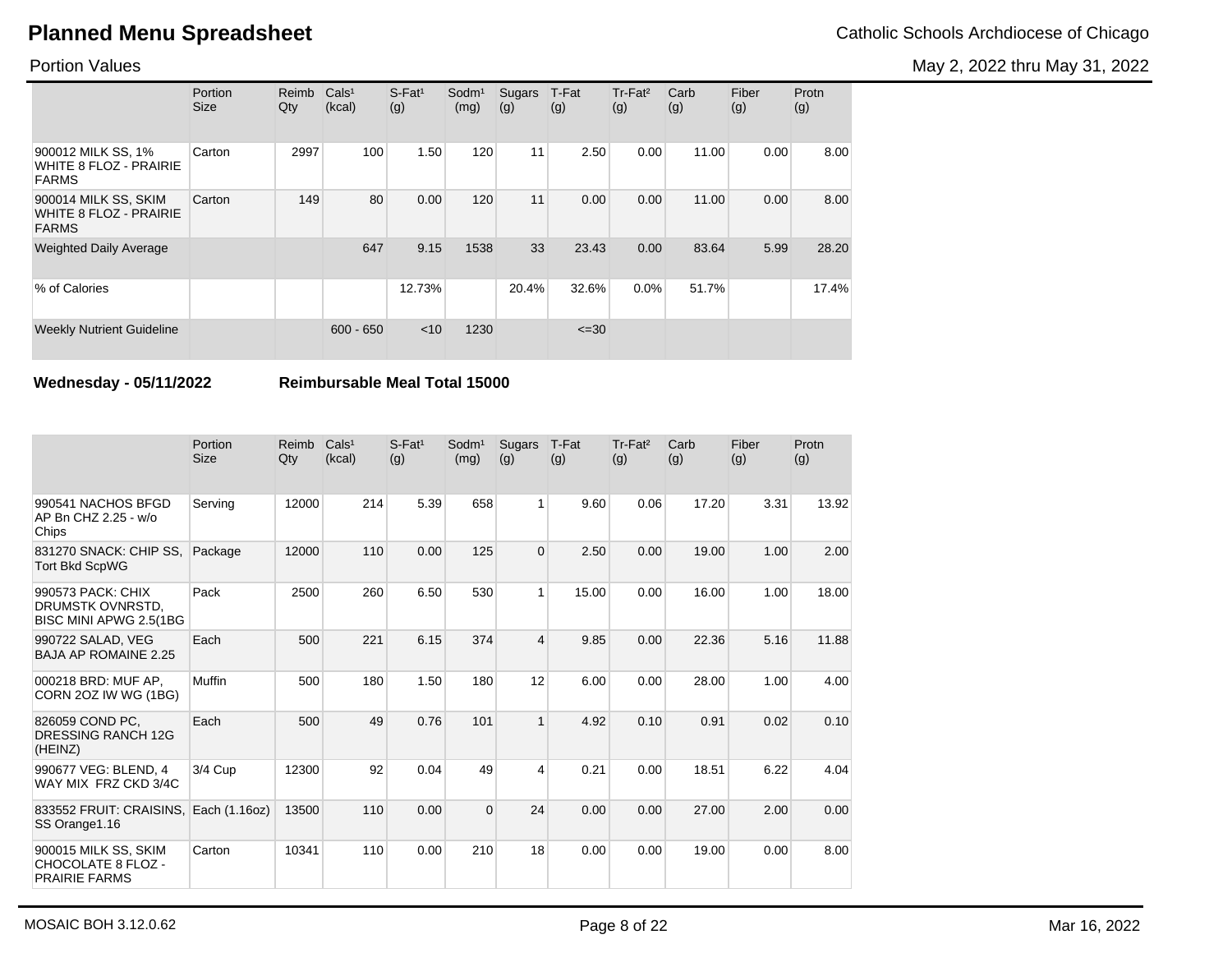May 2, 2022 thru May 31, 2022

### Portion Values

|                                                                       | Portion<br><b>Size</b> | Reimb<br>Qty | Cals <sup>1</sup><br>(kcal) | $S$ -Fat <sup>1</sup><br>(g) | Sodm <sup>1</sup><br>(mg) | Sugars<br>(g) | T-Fat<br>(g) | Tr-Fat <sup>2</sup><br>(g) | Carb<br>(g) | Fiber<br>(g) | Protn<br>(g) |
|-----------------------------------------------------------------------|------------------------|--------------|-----------------------------|------------------------------|---------------------------|---------------|--------------|----------------------------|-------------|--------------|--------------|
| 900014 MILK SS, SKIM<br><b>WHITE 8 FLOZ - PRAIRIE</b><br><b>FARMS</b> | Carton                 | 2997         | 80                          | 0.00                         | 120                       | 11            | 0.00         | 0.00                       | 11.00       | 0.00         | 8.00         |
| 900012 MILK SS, 1%<br><b>WHITE 8 FLOZ - PRAIRIE</b><br><b>FARMS</b>   | Carton                 | 149          | 100                         | 1.50                         | 120                       | 11            | 2.50         | 0.00                       | 11.00       | 0.00         | 8.00         |
| <b>Weighted Daily Average</b>                                         |                        |              | 585                         | 5.73                         | 947                       | 42            | 13.07        | 0.05                       | 88.22       | 10.72        | 26.78        |
| % of Calories                                                         |                        |              |                             | 8.82%                        |                           | 28.7%         | 20.1%        | 0.1%                       | 60.3%       |              | 18.3%        |
| <b>Weekly Nutrient Guideline</b>                                      |                        |              | $600 - 650$                 | < 10                         | 1230                      |               | $\leq 30$    |                            |             |              |              |

**Thursday - 05/12/2022 Reimbursable Meal Total 15000**

|                                                                         | Portion<br><b>Size</b> | Reimb<br>Qty | Cals <sup>1</sup><br>(kcal) | $S$ -Fat <sup>1</sup><br>(g) | Sodm <sup>1</sup><br>(mg) | Sugars<br>(g)  | T-Fat<br>(g) | Tr-Fat <sup>2</sup><br>(g) | Carb<br>(g) | Fiber<br>(g) | Protn<br>(g) |
|-------------------------------------------------------------------------|------------------------|--------------|-----------------------------|------------------------------|---------------------------|----------------|--------------|----------------------------|-------------|--------------|--------------|
| 990737 PACK: PASTA.<br><b>SPAG CHIXPTYGLDN MZ</b><br>SPAGSCSS WGR2.5(2) | Pack                   | 11600        | 456                         | 4.45                         | 573                       | 9              | 19.10        | 0.00                       | 48.29       | 6.39         | 22.92        |
| 900045 BURG, BEEF AP<br>WG 2.0 (2BG) (ALPHA)                            | Each                   | 2500         | 260                         | 2.50                         | 305                       | 3              | 8.00         | 0.00                       | 28.00       | 2.00         | 17.00        |
| 825856 COND PC Ketchup Each<br>9g Heinz                                 |                        | 2500         | 10                          | 0.00                         | 85                        | $\overline{2}$ | 0.00         | 0.00                       | 3.00        | 0.00         | 0.00         |
| 832680 SALAD, ChixPop<br>CH AP W 2.5 (1BG)                              | Each                   | 900          | 325                         | 5.78                         | 493                       | 3              | 18.96        | 0.00                       | 18.65       | 4.20         | 19.44        |
| 990650 Breadstick WG<br>1BG (1EA)(Alpha) - Indiv<br>Overwrapped         | Each                   | 900          | 70                          | 0.00                         | 140                       | $\mathbf{1}$   | 1.00         | 0.00                       | 14.00       | 1.50         | 3.00         |
| 826059 COND PC.<br><b>DRESSING RANCH 12G</b><br>(HEINZ)                 | Each                   | 900          | 49                          | 0.76                         | 101                       | 1              | 4.92         | 0.10                       | 0.91        | 0.02         | 0.10         |
| 990629 VEG: CARROTS.<br>DICED FZ CKD 3/4C                               | 3/4 Cup                | 12300        | 49                          | 0.16                         | 78                        | 5              | 0.90         | 0.00                       | 10.21       | 4.36         | 0.77         |
| 825008 FRUIT: APPLE,<br>138CT Whole 1C                                  | Each (138ct)           | 14100        | 62                          | 0.03                         | 1                         | 12             | 0.20         | 0.00                       | 16.52       | 2.87         | 0.31         |
| 900015 MILK SS, SKIM<br>CHOCOLATE 8 FLOZ -<br><b>PRAIRIE FARMS</b>      | Carton                 | 10341        | 110                         | 0.00                         | 210                       | 18             | 0.00         | 0.00                       | 19.00       | 0.00         | 8.00         |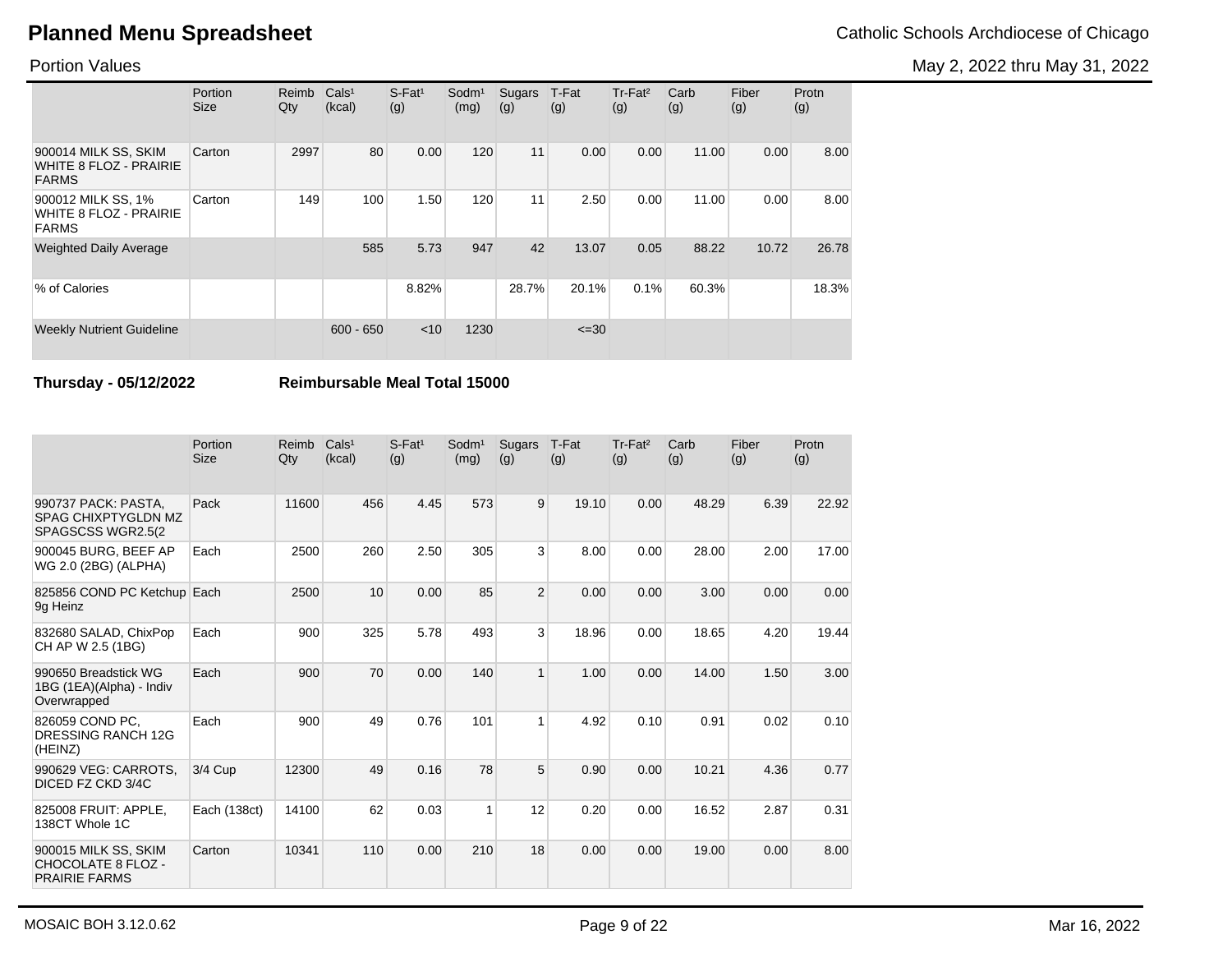May 2, 2022 thru May 31, 2022

### Portion Values

|                                                                       | Portion<br><b>Size</b> | Reimb<br>Qty | Cals <sup>1</sup><br>(kcal) | $S$ -Fat <sup>1</sup><br>(g) | Sodm <sup>1</sup><br>(mg) | Sugars<br>(g) | T-Fat<br>(g) | Tr-Fat <sup>2</sup><br>(g) | Carb<br>(g) | Fiber<br>(g) | Protn<br>(g) |
|-----------------------------------------------------------------------|------------------------|--------------|-----------------------------|------------------------------|---------------------------|---------------|--------------|----------------------------|-------------|--------------|--------------|
| 900012 MILK SS, 1%<br><b>WHITE 8 FLOZ - PRAIRIE</b><br><b>FARMS</b>   | Carton                 | 2997         | 100                         | 1.50                         | 120                       | 11            | 2.50         | 0.00                       | 11.00       | 0.00         | 8.00         |
| 900014 MILK SS, SKIM<br><b>WHITE 8 FLOZ - PRAIRIE</b><br><b>FARMS</b> | Carton                 | 149          | 80                          | 0.00                         | 120                       | 11            | 0.00         | 0.00                       | 11.00       | 0.00         | 8.00         |
| <b>Weighted Daily Average</b>                                         |                        |              | 619                         | 4.72                         | 787                       | 39            | 19.02        | 0.01                       | 83.83       | 11.89        | 30.03        |
| % of Calories                                                         |                        |              |                             | 6.86%                        |                           | 25.2%         | 27.7%        | 0.0%                       | 54.2%       |              | 19.4%        |
| <b>Weekly Nutrient Guideline</b>                                      |                        |              | $600 - 650$                 | < 10                         | 1230                      |               | $\leq 30$    |                            |             |              |              |

**Friday - 05/13/2022 Reimbursable Meal Total 15000**

|                                                                        | Portion<br><b>Size</b> | Reimb<br>Qty | Cals <sup>1</sup><br>(kcal) | S-Fat <sup>1</sup><br>(g) | Sodm <sup>1</sup><br>(mg) | Sugars<br>(g) | T-Fat<br>(g) | Tr-Fat <sup>2</sup><br>(g) | Carb<br>(g) | Fiber<br>(g) | Protn<br>(g) |
|------------------------------------------------------------------------|------------------------|--------------|-----------------------------|---------------------------|---------------------------|---------------|--------------|----------------------------|-------------|--------------|--------------|
| 990689 PACK: MTBL<br>CHIX KOREAN, RICE WG<br>2.0(2BG)                  | Pack                   | 10500        | 439                         | 3.44                      | 576                       | 11            | 13.43        | 0.01                       | 61.65       | 2.14         | 19.63        |
| 990549 PIZZA AP TONY<br><b>GALAXY CHZ 4IN ROUND</b><br>IW WG 2.0 (2BG) | Each                   | 3500         | 280                         | 6.00                      | 410                       | 8             | 12.00        | 0.00                       | 26.00       | 3.00         | 15.00        |
| 990624 YOGURT BULK,<br><b>STRW W/OATS HNY</b><br>GRAN 2.0 (1BG)        | Serving                | 1000         | 336                         | 0.68                      | 255                       | 35            | 6.09         | 0.00                       | 58.38       | 2.03         | 10.71        |
| 831141 BRD: CRACK SS,<br>ScoobyDoo CinWG                               | Package                | 1000         | 120                         | 1.00                      | 115                       | 8             | 3.50         | 0.00                       | 21.00       | 1.00         | 2.00         |
| 990721 VEG: SALAD, Side 1 Cup<br>Rom AP Chopped 1c                     |                        | 13950        | 6                           | 0.01                      | 3                         | $\Omega$      | 0.11         | 0.00                       | 1.24        | 0.79         | 0.46         |
| 826055 COND PC,<br>DRESSING FRENCH 12G<br>(HEINZ)                      | Each                   | 13950        | 52                          | 0.66                      | 128                       | 3             | 4.33         | 85.08                      | 3.17        | 0.09         | 0.09         |
| 990557 VEG: TOMATOES,<br>GRAPE 1/4C                                    | 1/4 Cup                | 13950        | 8                           | 0.01                      | $\overline{2}$            | 1             | 0.09         | 0.00                       | 1.68        | 0.52         | 0.38         |
| 000116 FRUIT: CUP SS,<br><b>APPLESC UNSWT SHLF-</b><br>STBL 1/2C       | Each (1/2c)            | 14400        | 50                          | 0.00                      | $\Omega$                  | 12            | 0.00         | 0.00                       | 14.00       | 1.00         | 0.00         |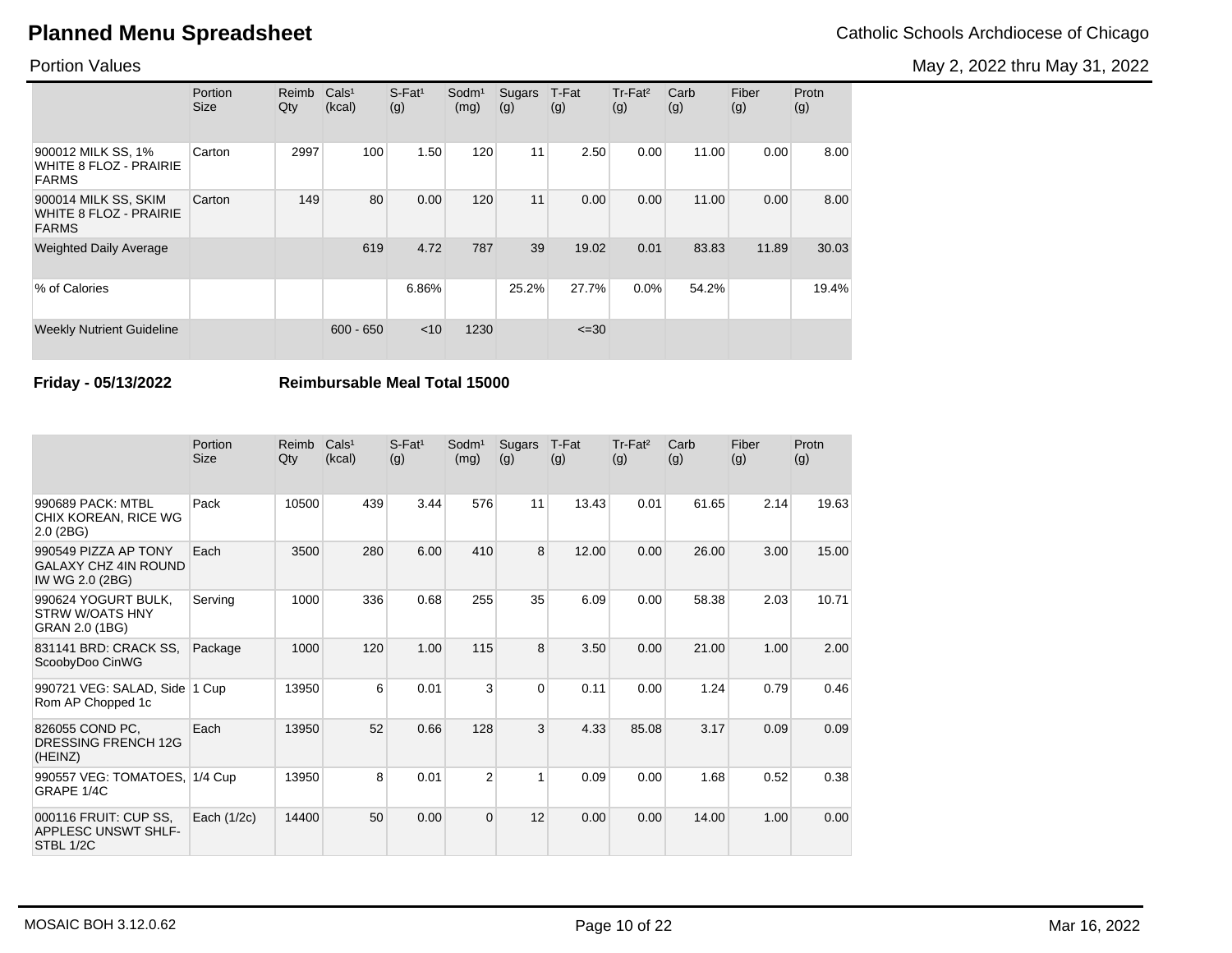May 2, 2022 thru May 31, 2022

Portion Values

|                                                                       | Portion<br><b>Size</b> | Reimb<br>Qty | Cals <sup>1</sup><br>(kcal) | $S$ -Fat <sup>1</sup><br>(g) | Sodm <sup>1</sup><br>(mg) | Sugars<br>(g) | T-Fat<br>(g) | Tr-Fat <sup>2</sup><br>(g) | Carb<br>(g) | Fiber<br>(g) | Protn<br>(g) |
|-----------------------------------------------------------------------|------------------------|--------------|-----------------------------|------------------------------|---------------------------|---------------|--------------|----------------------------|-------------|--------------|--------------|
| 900015 MILK SS, SKIM<br>CHOCOLATE 8 FLOZ -<br><b>PRAIRIE FARMS</b>    | Carton                 | 10341        | 110                         | 0.00                         | 210                       | 18            | 0.00         | 0.00                       | 19.00       | 0.00         | 8.00         |
| 900012 MILK SS, 1%<br><b>WHITE 8 FLOZ - PRAIRIE</b><br><b>FARMS</b>   | Carton                 | 2997         | 100                         | 1.50                         | 120                       | 11            | 2.50         | 0.00                       | 11.00       | 0.00         | 8.00         |
| 900014 MILK SS, SKIM<br><b>WHITE 8 FLOZ - PRAIRIE</b><br><b>FARMS</b> | Carton                 | 149          | 80                          | 0.00                         | 120                       | 11            | 0.00         | 0.00                       | 11.00       | 0.00         | 8.00         |
| <b>Weighted Daily Average</b>                                         |                        |              | 609                         | 4.85                         | 818                       | 43            | 17.56        | 79.13                      | 89.02       | 4.66         | 26.15        |
| % of Calories                                                         |                        |              |                             | 7.17%                        |                           | 28.2%         | 26.0%        | 116.9%                     | 58.5%       |              | 17.2%        |
| <b>Weekly Nutrient Guideline</b>                                      |                        |              | $600 - 650$                 | $<$ 10                       | 1230                      |               | $\leq 30$    |                            |             |              |              |

**Monday - 05/16/2022 Reimbursable Meal Total 15000**

|                                                                        | Portion<br><b>Size</b> | Reimb<br>Qty | Cals <sup>1</sup><br>(kcal) | S-Fat <sup>1</sup><br>(g) | Sodm <sup>1</sup><br>(mg) | <b>Sugars</b><br>(g) | T-Fat<br>(g) | Tr-Fat <sup>2</sup><br>(g) | Carb<br>(g) | Fiber<br>(g) | Protn<br>(g) |
|------------------------------------------------------------------------|------------------------|--------------|-----------------------------|---------------------------|---------------------------|----------------------|--------------|----------------------------|-------------|--------------|--------------|
| 990332 STICKS, MOZZ<br><b>BRD CRUNCHER PIZZA</b><br>WG 2 (2.5BG) (4EA) | 4 Each                 | 12000        | 420                         | 9.00                      | 670                       | 3                    | 20.00        | 0.00                       | 41.00       | 6.00         | 20.00        |
| 990730 PACK: PASTA,<br>LOMEIN CHIXDCD SS<br>NONWG 2.0 (2BG)            | Pack                   | 2250         | 394                         | 1.69                      | 378                       | 9                    | 8.19         | $*0.01$                    | 53.01       | 2.75         | 22.78        |
| 900176 SALAD, APPLE<br>Sicd IW CHCube2.0                               | Each                   | 750          | 210                         | 9.00                      | 380                       | 6                    | 14.00        | 0.00                       | 7.00        | 1.00         | 14.00        |
| 825962 BRD: CRACK SS,<br>GFishPrtz .75oz                               | Package                | 750          | 90                          | 0.00                      | 200                       | $\mathbf 0$          | 1.50         | 0.00                       | 16.00       | 1.00         | 2.00         |
| 830676 VEG: BROCCOLI,<br>CUT FRZ CKD 3/4C                              | 3/4 Cup                | 12300        | 37                          | 0.02                      | 14                        | $\overline{2}$       | 0.16         | 0.00                       | 6.97        | 3.91         | 4.04         |
| 826581 FRUIT: ORANGE<br>138ct Whole 1/2c                               | Each(138ct)            | 14100        | 47                          | 0.02                      | 0                         | 9                    | 0.12         | 0.00                       | 11.73       | 2.40         | 0.94         |
| 900015 MILK SS, SKIM<br>CHOCOLATE 8 FLOZ -<br><b>PRAIRIE FARMS</b>     | Carton                 | 10341        | 110                         | 0.00                      | 210                       | 18                   | 0.00         | 0.00                       | 19.00       | 0.00         | 8.00         |
| 900012 MILK SS, 1%<br><b>WHITE 8 FLOZ - PRAIRIE</b><br><b>FARMS</b>    | Carton                 | 2997         | 100                         | 1.50                      | 120                       | 11                   | 2.50         | 0.00                       | 11.00       | 0.00         | 8.00         |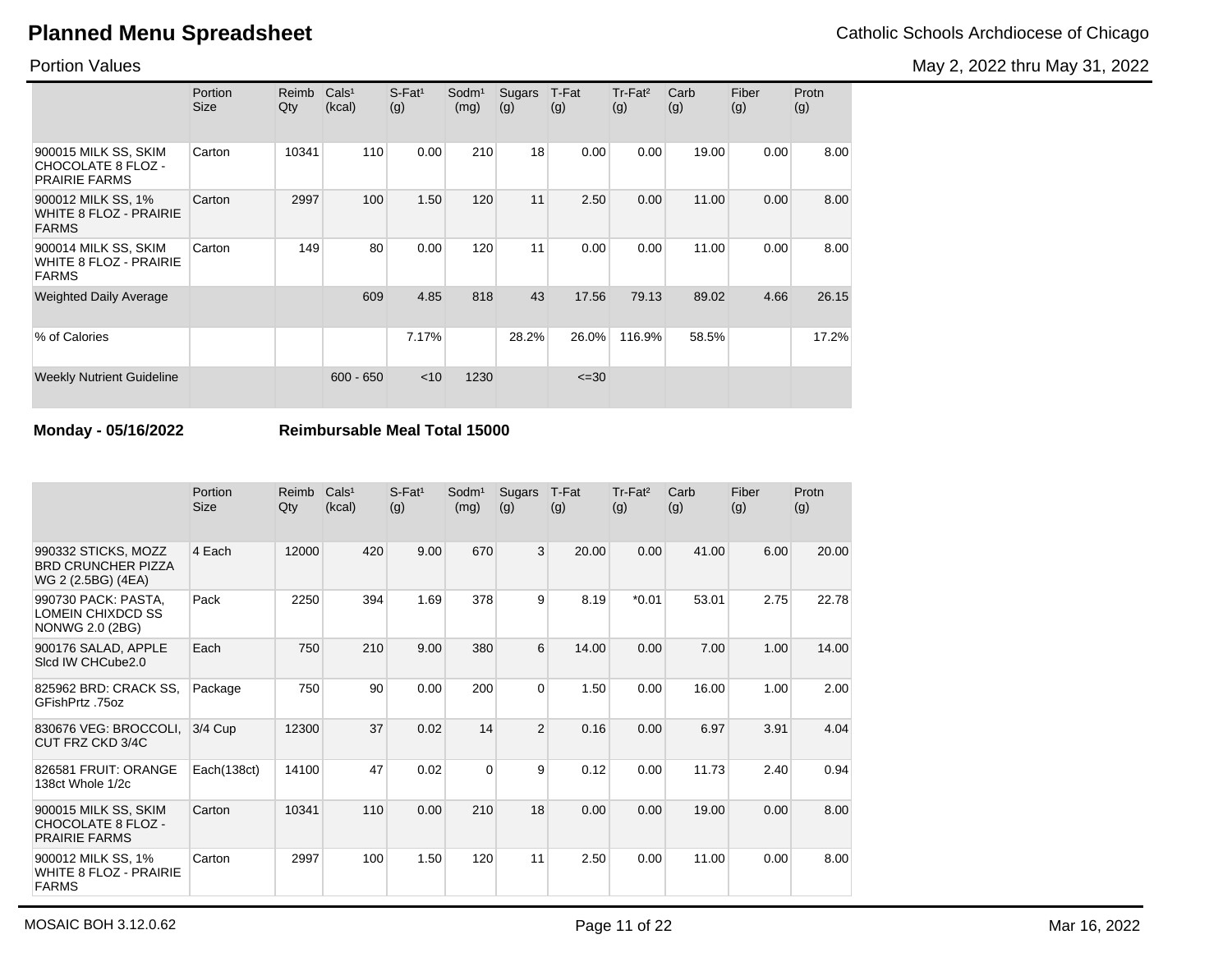May 2, 2022 thru May 31, 2022

### Portion Values

|                                                                | Portion<br><b>Size</b> | Reimb<br>Qty | Cals <sup>1</sup><br>(kcal) | $S$ -Fat <sup>1</sup><br>(g) | $S$ odm $1$<br>(mg) | Sugars<br>(g) | T-Fat<br>(g) | Tr-Fat <sup>2</sup><br>(g) | Carb<br>(g) | Fiber<br>(g) | Protn<br>(g) |
|----------------------------------------------------------------|------------------------|--------------|-----------------------------|------------------------------|---------------------|---------------|--------------|----------------------------|-------------|--------------|--------------|
| 900014 MILK SS, SKIM<br>WHITE 8 FLOZ - PRAIRIE<br><b>FARMS</b> | Carton                 | 149          | 80                          | 0.00                         | 120                 | 11            | 0.00         | 0.00                       | 11.00       | 0.00         | 8.00         |
| <b>Weighted Daily Average</b>                                  |                        |              | 581                         | 8.24                         | 803                 | 29            | 18.74        | $*0.00$                    | 74.05       | 10.77        | 31.61        |
| % of Calories                                                  |                        |              |                             | 12.76%                       |                     | 20.0%         | 29.0%        | $*0.0\%$                   | 51.0%       |              | 21.8%        |
| <b>Weekly Nutrient Guideline</b>                               |                        |              | $600 - 650$                 | < 10                         | 1230                |               | $\leq 30$    |                            |             |              |              |

**Tuesday - 05/17/2022 Reimbursable Meal Total 15000**

|                                                                             | Portion<br>Size | Reimb<br>Qty | Cals <sup>1</sup><br>(kcal) | S-Fat <sup>1</sup><br>(g) | Sodm <sup>1</sup><br>(mg) | Sugars<br>(g)  | T-Fat<br>(g) | Tr-Fat <sup>2</sup><br>(g) | Carb<br>(g) | Fiber<br>(g) | Protn<br>(g) |
|-----------------------------------------------------------------------------|-----------------|--------------|-----------------------------|---------------------------|---------------------------|----------------|--------------|----------------------------|-------------|--------------|--------------|
| 990731 PACK: PASTA,<br><b>ROTINI CHIXMTBL &amp;</b><br>SPAG SC SS NONWG2(2) | Pack            | 11200        | 452                         | 3.54                      | 250                       | 8              | 13.44        | 0.00                       | 58.38       | 5.24         | 23.13        |
| 990642 MELT BD, T.HAM<br>(JENNIE-O) AM WG 2.0<br>(2BG) (ALPHA)              | Sandwich        | 2800         | 357                         | 9.00                      | 1280                      | 4              | 17.67        | 0.00                       | 28.33       | 2.00         | 20.67        |
| 990624 YOGURT BULK,<br><b>STRW W/OATS HNY</b><br>GRAN 2.0 (1BG)             | Serving         | 1000         | 336                         | 0.68                      | 255                       | 35             | 6.09         | 0.00                       | 58.38       | 2.03         | 10.71        |
| 831141 BRD: CRACK SS.<br>ScoobyDoo CinWG                                    | Package         | 1000         | 120                         | 1.00                      | 115                       | 8              | 3.50         | 0.00                       | 21.00       | 1.00         | 2.00         |
| 830678 VEG: BEANS.<br><b>GREEN CUT FZ CKD 3/4c</b>                          | 3/4 Cup         | 12300        | 29                          | 0.05                      | 1                         | $\overline{2}$ | 0.18         | 0.00                       | 6.76        | 3.15         | 1.56         |
| 825008 FRUIT: APPLE,<br>138CT Whole 1C                                      | Each (138ct)    | 14100        | 62                          | 0.03                      | $\mathbf{1}$              | 12             | 0.20         | 0.00                       | 16.52       | 2.87         | 0.31         |
| 900015 MILK SS, SKIM<br>CHOCOLATE 8 FLOZ -<br><b>PRAIRIE FARMS</b>          | Carton          | 10341        | 110                         | 0.00                      | 210                       | 18             | 0.00         | 0.00                       | 19.00       | 0.00         | 8.00         |
| 900012 MILK SS, 1%<br><b>WHITE 8 FLOZ - PRAIRIE</b><br><b>FARMS</b>         | Carton          | 2997         | 100                         | 1.50                      | 120                       | 11             | 2.50         | 0.00                       | 11.00       | 0.00         | 8.00         |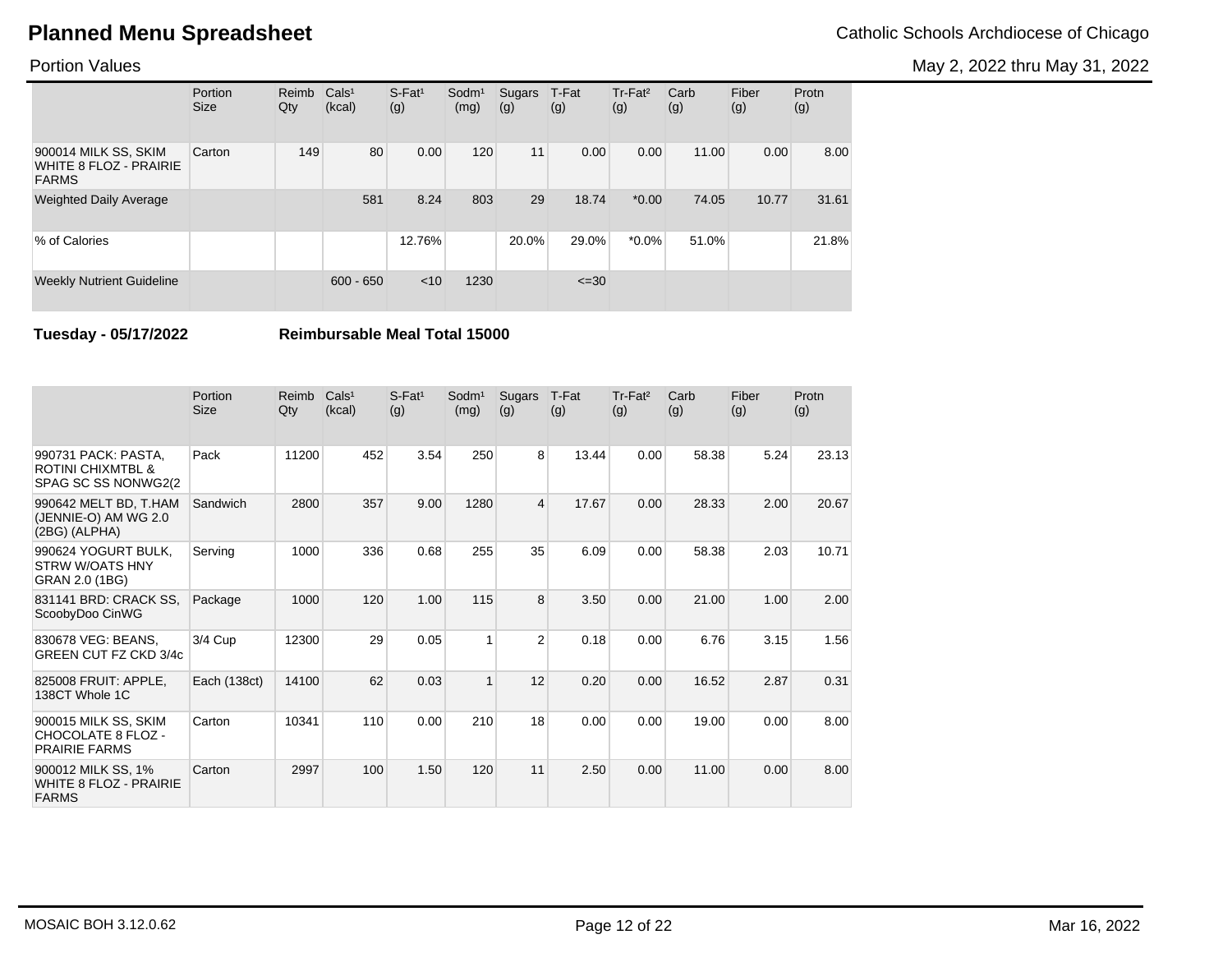May 2, 2022 thru May 31, 2022

### Portion Values

|                                                                       | Portion<br><b>Size</b> | Reimb<br>Qty | Cals <sup>1</sup><br>(kcal) | $S$ -Fat <sup>1</sup><br>(g) | Sodm <sup>1</sup><br>(mg) | Sugars<br>(g) | T-Fat<br>(g) | Tr-Fat <sup>2</sup><br>(g) | Carb<br>(g) | Fiber<br>(g) | Protn<br>(g) |
|-----------------------------------------------------------------------|------------------------|--------------|-----------------------------|------------------------------|---------------------------|---------------|--------------|----------------------------|-------------|--------------|--------------|
| 900014 MILK SS, SKIM<br><b>WHITE 8 FLOZ - PRAIRIE</b><br><b>FARMS</b> | Carton                 | 149          | 80                          | 0.00                         | 120                       | 11            | 0.00         | 0.00                       | 11.00       | 0.00         | 8.00         |
| <b>Weighted Daily Average</b>                                         |                        |              | 614                         | 4.80                         | 622                       | 38            | 14.81        | 0.00                       | 90.65       | 9.76         | 30.74        |
| % of Calories                                                         |                        |              |                             | 7.04%                        |                           | 24.8%         | 21.7%        | $0.0\%$                    | 59.1%       |              | 20.0%        |
| <b>Weekly Nutrient Guideline</b>                                      |                        |              | $600 - 650$                 | $<$ 10                       | 1230                      |               | $\leq 30$    |                            |             |              |              |

**Wednesday - 05/18/2022 Reimbursable Meal Total 15000**

|                                                                    | Portion<br><b>Size</b> | Reimb<br>Qty | Cals <sup>1</sup><br>(kcal) | $S-Fat1$<br>(g) | Sodm <sup>1</sup><br>(mg) | Sugars<br>(g)  | T-Fat<br>(g) | Tr-Fat <sup>2</sup><br>(g) | Carb<br>(g) | Fiber<br>(g) | Protn<br>(g) |
|--------------------------------------------------------------------|------------------------|--------------|-----------------------------|-----------------|---------------------------|----------------|--------------|----------------------------|-------------|--------------|--------------|
| 990736 SDW BN, ChixPty<br>Gldn Crspy Pln WG/WG<br>$2.0$ (ALPHA)    | Sandwich               | 12000        | 390                         | 2.50            | 700                       | $\overline{4}$ | 16.00        | 0.00                       | 42.00       | 5.00         | 20.00        |
| 825867 COND PC Sauce.<br>BBQ 12g                                   | Each                   | 11000        | 15                          | 0.00            | 158                       | 3              | 0.03         | 0.00                       | 3.34        | 0.16         | 0.14         |
| 990548 STICKS, CORN<br>DOG CHIX AP WG 2.0                          | Each                   | 2400         | 300                         | 3.50            | 400                       | 8              | 16.00        | 0.00                       | 25.00       | 3.00         | 14.00        |
| 825862 COND PC Mustard Each<br>6g                                  |                        | 2275         | $\Omega$                    | 0.00            | 65                        | 0              | 0.00         | 0.00                       | 1.00        | 0.00         | 0.00         |
| 990658 SALAD NAC, BfGd Each<br>AP 2.0 - w/o Chips                  |                        | 600          | 184                         | 6.97            | 391                       | 3              | 11.64        | 0.00                       | 6.22        | 1.74         | 13.90        |
| 831270 SNACK: CHIP SS.<br><b>Tort Bkd ScpWG</b>                    | Package                | 600          | 110                         | 0.00            | 125                       | $\Omega$       | 2.50         | 0.00                       | 19.00       | 1.00         | 2.00         |
| 825953 BRD: CRACK SS.<br>GFishChd.75ozWG                           | Package                | 600          | 100                         | 0.50            | 170                       | $\overline{0}$ | 4.00         | 0.00                       | 14.00       | 1.00         | 2.00         |
| 830647 VEG: BEANS,<br><b>BLACK BBQ 3/4C</b>                        | 3/4 Cup                | 12300        | 234                         | 0.03            | 435                       | 14             | 0.29         | $*0.00$                    | 45.81       | 8.55         | 11.04        |
| 000116 FRUIT: CUP SS,<br>APPLESC UNSWT SHLF-<br>STBL 1/2C          | Each (1/2c)            | 14400        | 50                          | 0.00            | $\Omega$                  | 12             | 0.00         | 0.00                       | 14.00       | 1.00         | 0.00         |
| 900015 MILK SS, SKIM<br>CHOCOLATE 8 FLOZ -<br><b>PRAIRIE FARMS</b> | Carton                 | 10341        | 110                         | 0.00            | 210                       | 18             | 0.00         | 0.00                       | 19.00       | 0.00         | 8.00         |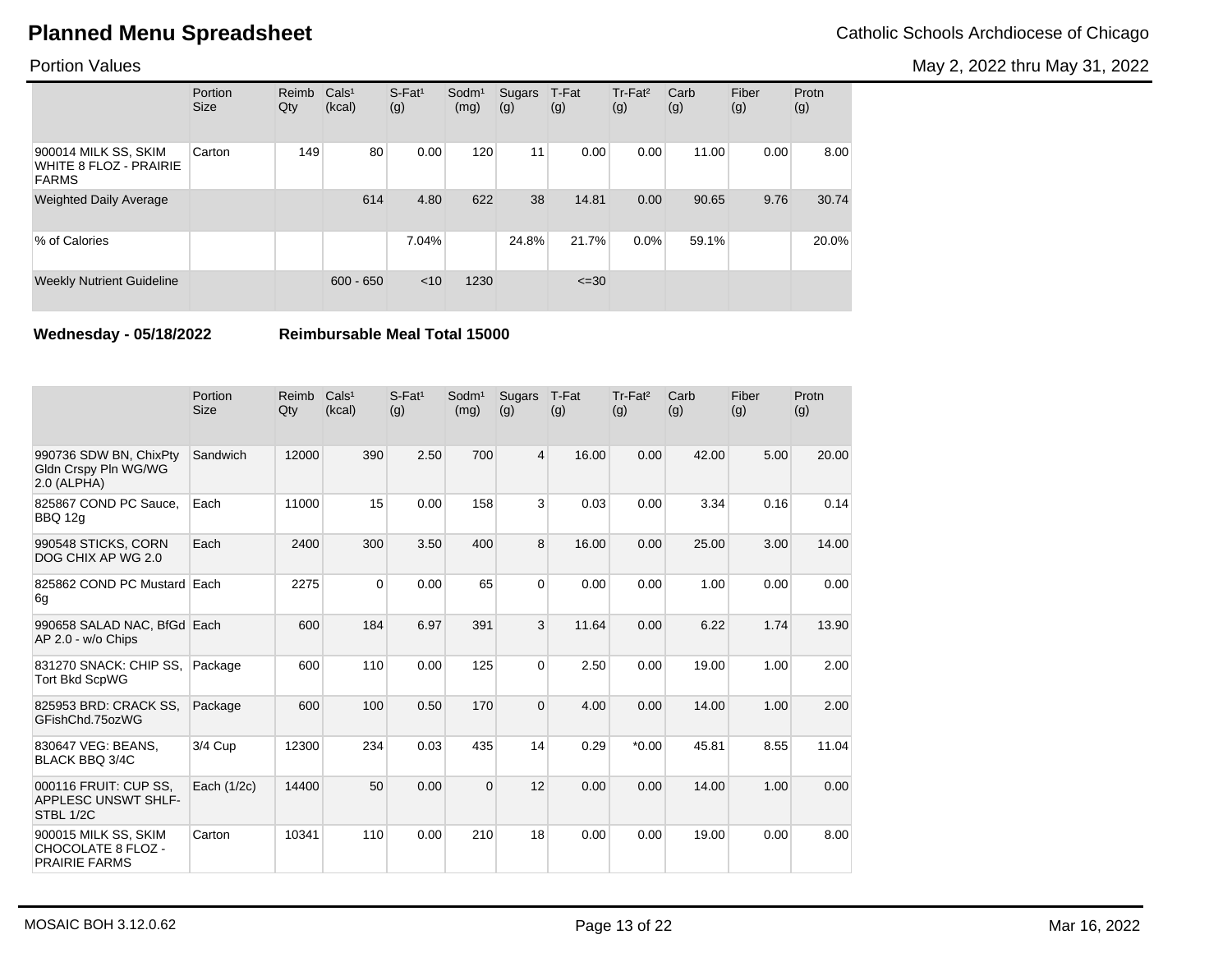May 2, 2022 thru May 31, 2022

### Portion Values

|                                                                       | Portion<br><b>Size</b> | Reimb<br>Qty | Cals <sup>1</sup><br>(kcal) | $S$ -Fat <sup>1</sup><br>(g) | Sodm <sup>1</sup><br>(mg) | Sugars<br>(g) | T-Fat<br>(g) | Tr-Fat <sup>2</sup><br>(g) | Carb<br>(g) | Fiber<br>(g) | Protn<br>(g) |
|-----------------------------------------------------------------------|------------------------|--------------|-----------------------------|------------------------------|---------------------------|---------------|--------------|----------------------------|-------------|--------------|--------------|
| 900012 MILK SS, 1%<br><b>WHITE 8 FLOZ - PRAIRIE</b><br><b>FARMS</b>   | Carton                 | 2997         | 100                         | 1.50                         | 120                       | 11            | 2.50         | 0.00                       | 11.00       | 0.00         | 8.00         |
| 900014 MILK SS, SKIM<br><b>WHITE 8 FLOZ - PRAIRIE</b><br><b>FARMS</b> | Carton                 | 149          | 80                          | 0.00                         | 120                       | 11            | 0.00         | 0.00                       | 11.00       | 0.00         | 8.00         |
| <b>Weighted Daily Average</b>                                         |                        |              | 723                         | 3.19                         | 1304                      | 45            | 16.84        | $*0.00$                    | 108.18      | 12.72        | 35.31        |
| % of Calories                                                         |                        |              |                             | 3.97%                        |                           | 24.9%         | 21.0%        | $*0.0\%$                   | 59.9%       |              | 19.5%        |
| <b>Weekly Nutrient Guideline</b>                                      |                        |              | $600 - 650$                 | $<$ 10                       | 1230                      |               | $\leq 30$    |                            |             |              |              |

**Thursday - 05/19/2022 Reimbursable Meal Total 15000**

|                                                                    | Portion<br><b>Size</b> | Reimb<br>Qty | Cals <sup>1</sup><br>(kcal) | $S$ -Fat <sup>1</sup><br>(g) | Sodm <sup>1</sup><br>(mg) | Sugars<br>(g)  | T-Fat<br>(g) | Tr-Fat <sup>2</sup><br>(g) | Carb<br>(g) | Fiber<br>(g) | Protn<br>(g) |
|--------------------------------------------------------------------|------------------------|--------------|-----------------------------|------------------------------|---------------------------|----------------|--------------|----------------------------|-------------|--------------|--------------|
| 990697 PACK: BEEF<br>SALIS STK, NDLSPRSL,<br>BFGRVY SS NonWG2(1    | Pack                   | 11100        | 350                         | 7.20                         | 515                       | $\overline{4}$ | 17.55        | 0.14                       | 28.84       | 2.32         | 18.76        |
| 990541 NACHOS BFGD<br>AP Bn CHZ 2.25 - w/o<br>Chips                | Serving                | 3500         | 214                         | 5.39                         | 658                       | 1              | 9.60         | 0.06                       | 17.20       | 3.31         | 13.92        |
| 831270 SNACK: CHIP SS,<br><b>Tort Bkd ScpWG</b>                    | Package                | 3500         | 110                         | 0.00                         | 125                       | $\overline{0}$ | 2.50         | 0.00                       | 19.00       | 1.00         | 2.00         |
| 990665 SALAD, ChixDcd<br>Ceas AP W/CAES DRSNG<br>2.0               | Package                | 400          | 361                         | 7.22                         | 674                       | 3              | 29.67        | 0.00                       | 4.71        | 0.86         | 18.17        |
| 990653 Roll, DinnerWheat<br>WG 1EA(Alpha) - Indiv<br>Overwrapped   | each                   | 400          | 80                          | 0.00                         | 160                       | $\mathbf{1}$   | 1.50         | 0.00                       | 14.00       | 1.00         | 3.00         |
| 830251 VEG: CORN, FZ<br><b>CKD 3/4C</b>                            | 3/4 Cup                | 12300        | 102                         | 0.13                         | 1                         | 4              | 0.85         | 0.00                       | 24.38       | 3.03         | 3.22         |
| 000124 FRUIT: PEARS<br>150 ct.                                     | Each (150ct)           | 13950        | 67                          | 0.03                         | $\mathbf{1}$              | 12             | 0.17         | 0.00                       | 17.97       | 3.66         | 0.42         |
| 900015 MILK SS, SKIM<br>CHOCOLATE 8 FLOZ -<br><b>PRAIRIE FARMS</b> | Carton                 | 10341        | 110                         | 0.00                         | 210                       | 18             | 0.00         | 0.00                       | 19.00       | 0.00         | 8.00         |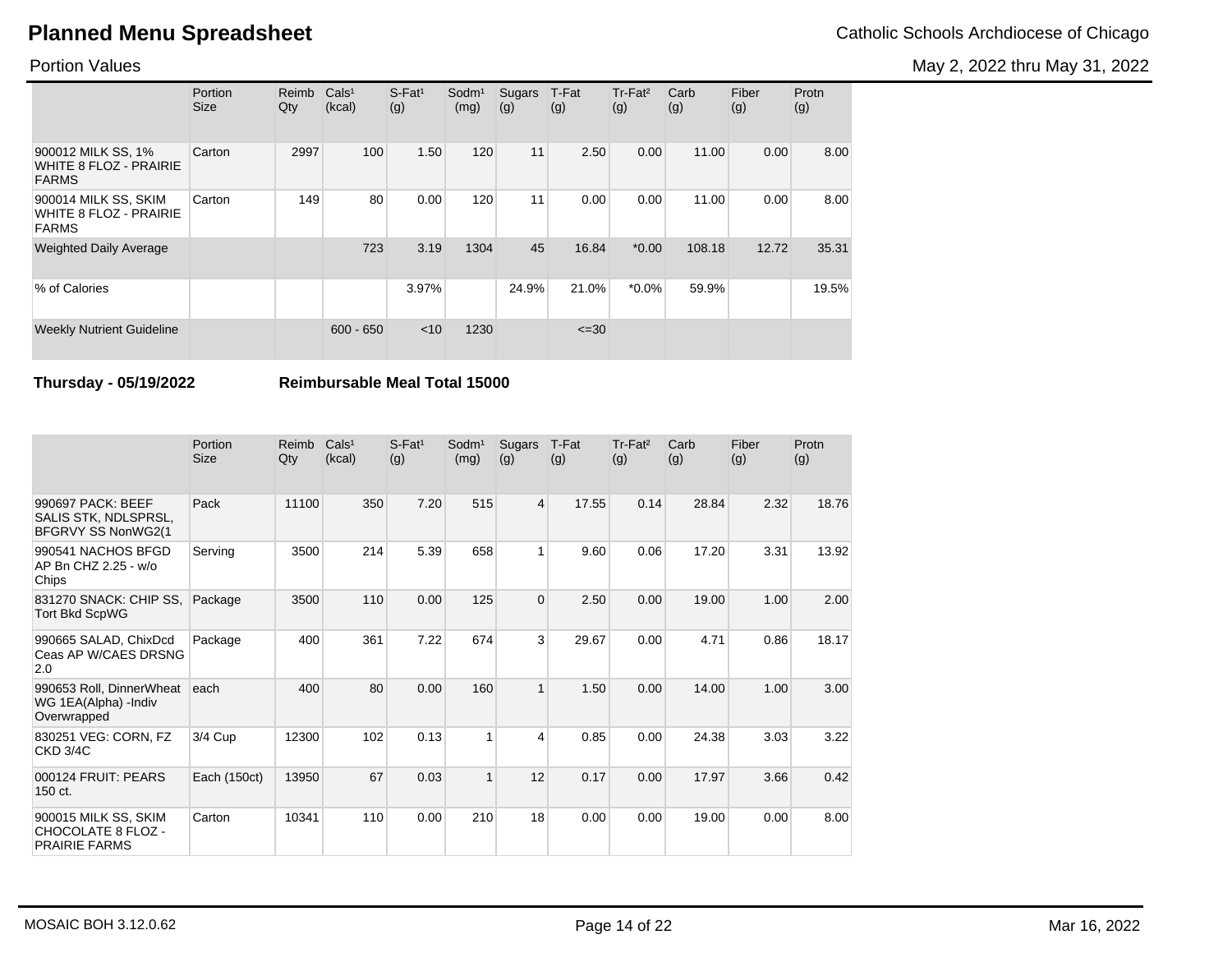May 2, 2022 thru May 31, 2022

### Portion Values

|                                                                       | Portion<br><b>Size</b> | Reimb<br>Qty | Cals <sup>1</sup><br>(kcal) | $S$ -Fat <sup>1</sup><br>(g) | Sodm <sup>1</sup><br>(mg) | Sugars<br>(g) | T-Fat<br>(g) | Tr-Fat <sup>2</sup><br>(g) | Carb<br>(g) | Fiber<br>(g) | Protn<br>(g) |
|-----------------------------------------------------------------------|------------------------|--------------|-----------------------------|------------------------------|---------------------------|---------------|--------------|----------------------------|-------------|--------------|--------------|
| 900012 MILK SS, 1%<br>WHITE 8 FLOZ - PRAIRIE<br><b>FARMS</b>          | Carton                 | 2997         | 100                         | 1.50                         | 120                       | 11            | 2.50         | 0.00                       | 11.00       | 0.00         | 8.00         |
| 900014 MILK SS, SKIM<br><b>WHITE 8 FLOZ - PRAIRIE</b><br><b>FARMS</b> | Carton                 | 149          | 80                          | 0.00                         | 120                       | 11            | 0.00         | 0.00                       | 11.00       | 0.00         | 8.00         |
| <b>Weighted Daily Average</b>                                         |                        |              | 590                         | 7.21                         | 758                       | 32            | 17.99        | 0.11                       | 82.40       | 8.66         | 28.39        |
| % of Calories                                                         |                        |              |                             | 11.00%                       |                           | 21.7%         | 27.4%        | 0.2%                       | 55.9%       |              | 19.2%        |
| <b>Weekly Nutrient Guideline</b>                                      |                        |              | $600 - 650$                 | $<$ 10                       | 1230                      |               | $\leq 30$    |                            |             |              |              |

**Friday - 05/20/2022 Reimbursable Meal Total 15000**

|                                                                    | Portion<br><b>Size</b> | Reimb<br>$Q$ ty | Cals <sup>1</sup><br>(kcal) | $S$ -Fat <sup>1</sup><br>(g) | Sodm <sup>1</sup><br>(mg) | Sugars<br>(g)  | T-Fat<br>(g) | Tr-Fat <sup>2</sup><br>(g) | Carb<br>(g) | Fiber<br>(g) | Protn<br>(g) |
|--------------------------------------------------------------------|------------------------|-----------------|-----------------------------|------------------------------|---------------------------|----------------|--------------|----------------------------|-------------|--------------|--------------|
| 000157 BEEF GD.<br>SLOPPY JOE MEAT SS<br>2.0 (W/O BUN)             | #10 scp (2)<br>MMA)    | 10600           | 146                         | 3.03                         | 353                       | 3 <sup>1</sup> | 7.36         | $*0.00$                    | 6.68        | 1.00         | 11.95        |
| 990545 BUN.<br>HAMBURGER WG (Alpha)<br>- Indiv Overwrapped         | Each                   | 10600           | 150                         | 0.00                         | 260                       | 3              | 2.00         | 0.00                       | 26.00       | 2.00         | 6.00         |
| 990690 PACK: FR TST<br>STK AP (4), CHIX SSG<br>PTY (2) WG 2(2BG    | Pack                   | 3400            | 460                         | 4.50                         | 800                       | 9              | 22.00        | 0.00                       | 40.00       | 3.00         | 28.00        |
| 990582 YOGURT BULK,<br>VAN W/OATS HNY GRAN<br>2.0(1B)              | Serving                | 1000            | 336                         | 0.68                         | 255                       | 37             | 6.09         | 0.00                       | 59.72       | 2.03         | 10.71        |
| 831720 BRD: CRACK SS.<br>Bear GrhmCinnWG                           | Package                | 1000            | 120                         | 0.00                         | 115                       | $\overline{7}$ | 4.00         | 0.00                       | 20.00       | 1.00         | 2.00         |
| 990618 VEG: POTATO<br>SWT. FF SEASONED<br>(MCCAIN) 3/4C            | 3/4 Cup                | 12300           | 251                         | 1.57                         | 282                       | 11             | 9.41         | 0.00                       | 37.63       | 1.57         | 1.57         |
| 826337 JUICE SS, Apple<br>100% 4oz Cart                            | Each                   | 14850           | 60                          | 0.00                         | 15                        | 13             | 0.00         | 0.00                       | 14.00       | 0.00         | 0.00         |
| 900015 MILK SS, SKIM<br>CHOCOLATE 8 FLOZ -<br><b>PRAIRIE FARMS</b> | Carton                 | 10341           | 110                         | 0.00                         | 210                       | 18             | 0.00         | 0.00                       | 19.00       | 0.00         | 8.00         |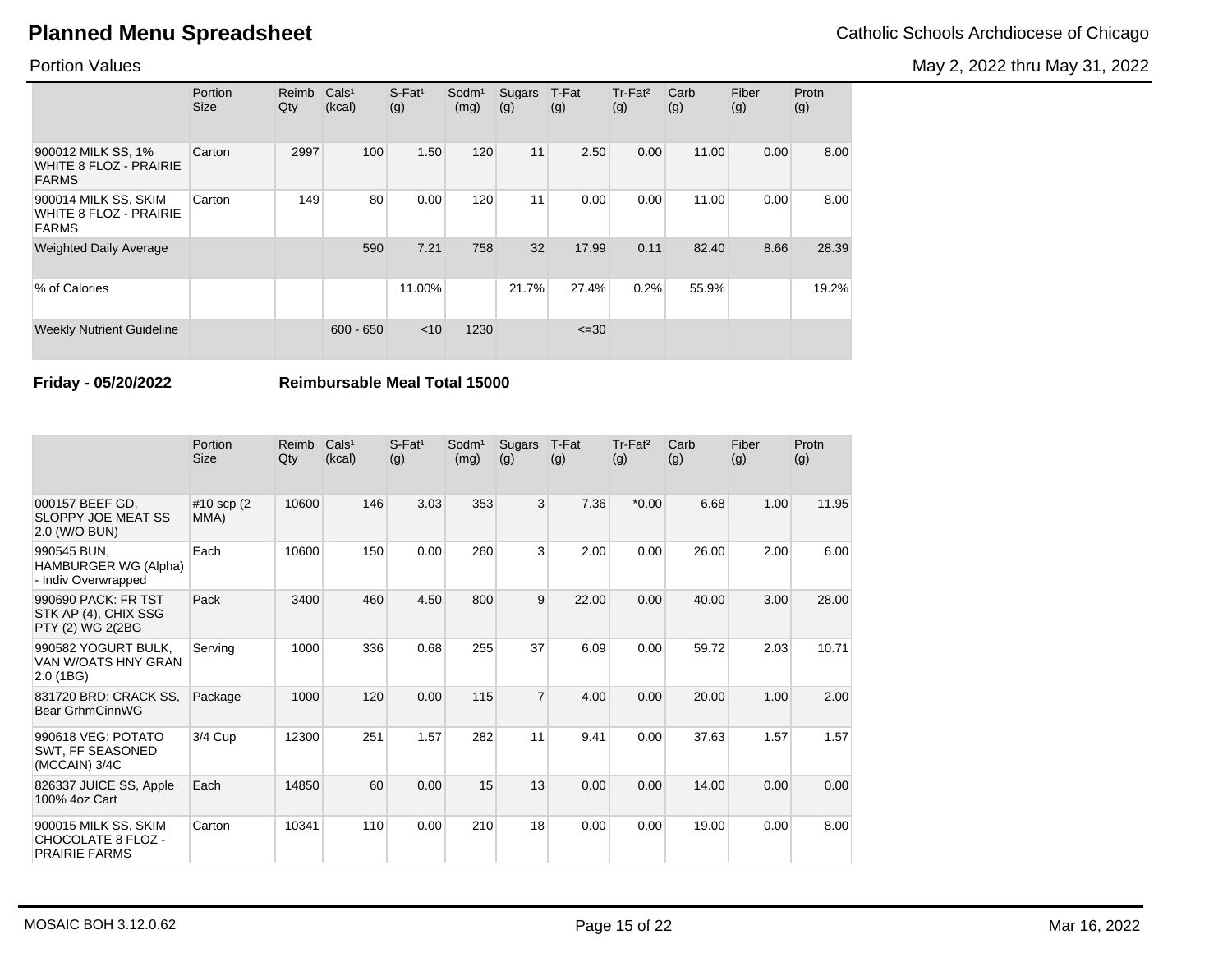May 2, 2022 thru May 31, 2022

### Portion Values

|                                                                       | Portion<br><b>Size</b> | Reimb<br>Qty | Cals <sup>1</sup><br>(kcal) | $S$ -Fat <sup>1</sup><br>(g) | Sodm <sup>1</sup><br>(mg) | Sugars<br>(g) | T-Fat<br>(g) | Tr-Fat <sup>2</sup><br>(g) | Carb<br>(g) | Fiber<br>(g) | Protn<br>(g) |
|-----------------------------------------------------------------------|------------------------|--------------|-----------------------------|------------------------------|---------------------------|---------------|--------------|----------------------------|-------------|--------------|--------------|
| 900012 MILK SS, 1%<br><b>WHITE 8 FLOZ - PRAIRIE</b><br><b>FARMS</b>   | Carton                 | 2997         | 100                         | 1.50                         | 120                       | 11            | 2.50         | 0.00                       | 11.00       | 0.00         | 8.00         |
| 900014 MILK SS, SKIM<br><b>WHITE 8 FLOZ - PRAIRIE</b><br><b>FARMS</b> | Carton                 | 149          | 80                          | 0.00                         | 120                       | 11            | 0.00         | 0.00                       | 11.00       | 0.00         | 8.00         |
| <b>Weighted Daily Average</b>                                         |                        |              | 705                         | 4.79                         | 1056                      | 46            | 20.49        | $*0.00$                    | 97.59       | 4.29         | 28.36        |
| % of Calories                                                         |                        |              |                             | 6.11%                        |                           | 26.1%         | 26.2%        | $*0.0\%$                   | 55.4%       |              | 16.1%        |
| <b>Weekly Nutrient Guideline</b>                                      |                        |              | $600 - 650$                 | $<$ 10                       | 1230                      |               | $\leq 30$    |                            |             |              |              |

**Monday - 05/23/2022 Reimbursable Meal Total 15000**

|                                                                    | Portion<br><b>Size</b> | Reimb<br>Qty | Cals <sup>1</sup><br>(kcal) | $S-Fat1$<br>(g) | Sodm <sup>1</sup><br>(mg) | Sugars<br>(g)           | T-Fat<br>(g) | Tr-Fat <sup>2</sup><br>(g) | Carb<br>(g) | Fiber<br>(g) | Protn<br>(g) |
|--------------------------------------------------------------------|------------------------|--------------|-----------------------------|-----------------|---------------------------|-------------------------|--------------|----------------------------|-------------|--------------|--------------|
| 990610 MELT SUB AP.<br>CHIXMTBL BBQ SS 2.0<br>(W/O BUN)            | Sandwich               | 11500        | 268                         | 3.33            | 586                       | 23                      | 10.83        | 0.00                       | 29.79       | 0.83         | 14.17        |
| 990572 BUN, HOT DOG<br>WG (Alpha) - Indiv<br>Overwrapped           | Each                   | 11500        | 150                         | 0.00            | 270                       | 3                       | 2.50         | 0.00                       | 28.00       | 2.50         | 6.00         |
| 000243 CALZONE MEAT<br>TKY BF COMBO AP WG<br>$2.0$ (2BG)           | Each                   | 2500         | 250                         | 2.00            | 480                       | $\overline{\mathbf{4}}$ | 6.00         | 0.00                       | 33.00       | 4.00         | 18.00        |
| 990624 YOGURT BULK,<br><b>STRW W/OATS HNY</b><br>GRAN 2.0 (1BG)    | Serving                | 1000         | 336                         | 0.68            | 255                       | 35                      | 6.09         | 0.00                       | 58.38       | 2.03         | 10.71        |
| 831141 BRD: CRACK SS.<br>ScoobyDoo CinWG                           | Package                | 1000         | 120                         | 1.00            | 115                       | 8                       | 3.50         | 0.00                       | 21.00       | 1.00         | 2.00         |
| 830678 VEG: BEANS,<br><b>GREEN CUT FZ CKD 3/4c</b>                 | 3/4 Cup                | 12300        | 29                          | 0.05            | 1                         | $\overline{2}$          | 0.18         | 0.00                       | 6.76        | 3.15         | 1.56         |
| 825008 FRUIT: APPLE,<br>138CT Whole 1C                             | Each (138ct)           | 14100        | 62                          | 0.03            | $\mathbf{1}$              | 12                      | 0.20         | 0.00                       | 16.52       | 2.87         | 0.31         |
| 900015 MILK SS, SKIM<br>CHOCOLATE 8 FLOZ -<br><b>PRAIRIE FARMS</b> | Carton                 | 10341        | 110                         | 0.00            | 210                       | 18                      | 0.00         | 0.00                       | 19.00       | 0.00         | 8.00         |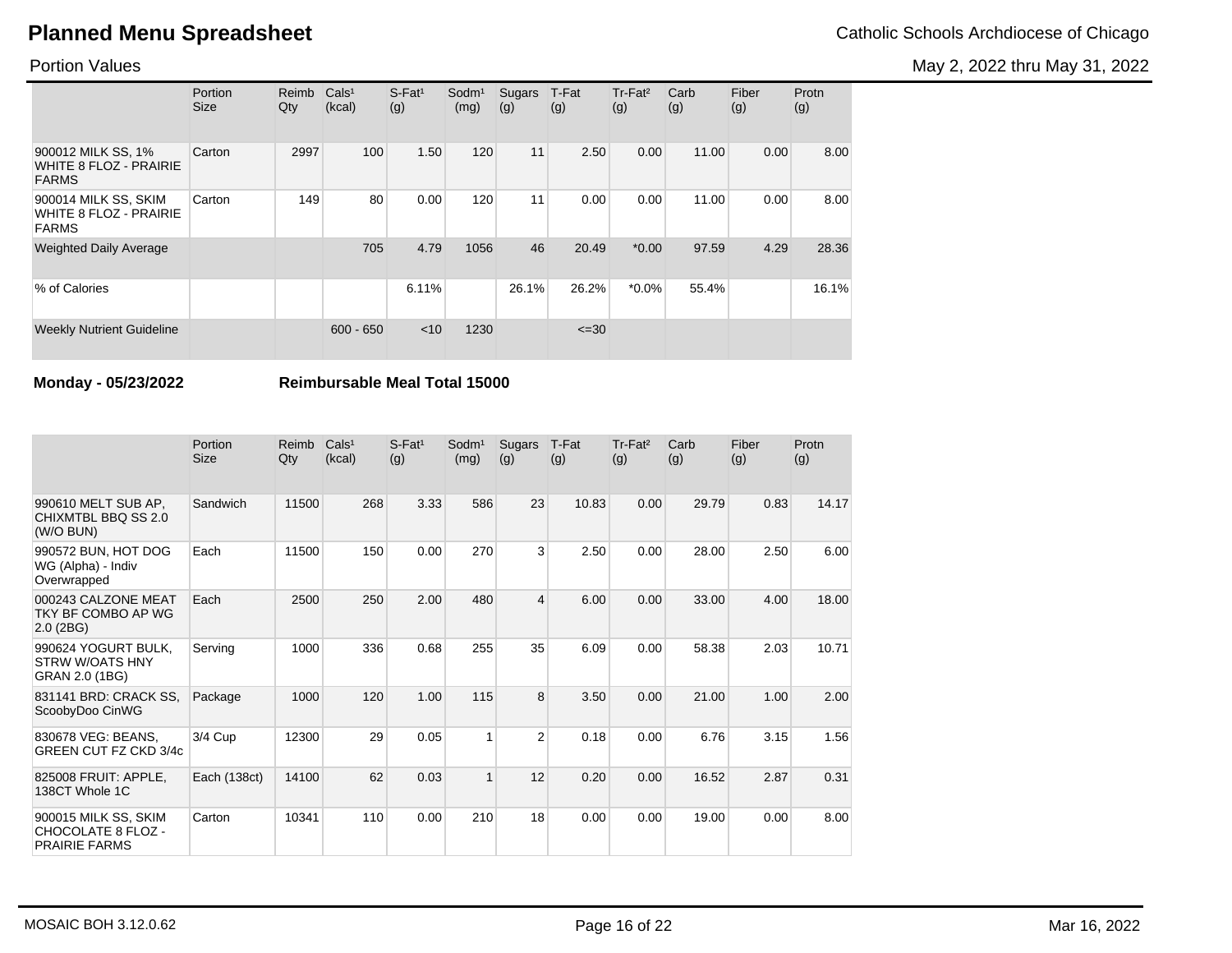May 2, 2022 thru May 31, 2022

### Portion Values

|                                                                       | Portion<br><b>Size</b> | Reimb<br>Qty | Cals <sup>1</sup><br>(kcal) | $S$ -Fat <sup>1</sup><br>(g) | Sodm <sup>1</sup><br>(mg) | Sugars<br>(g) | T-Fat<br>(g) | Tr-Fat <sup>2</sup><br>(g) | Carb<br>(g) | Fiber<br>(g) | Protn<br>(g) |
|-----------------------------------------------------------------------|------------------------|--------------|-----------------------------|------------------------------|---------------------------|---------------|--------------|----------------------------|-------------|--------------|--------------|
| 900012 MILK SS, 1%<br>WHITE 8 FLOZ - PRAIRIE<br><b>FARMS</b>          | Carton                 | 2997         | 100                         | 1.50                         | 120                       | 11            | 2.50         | 0.00                       | 11.00       | 0.00         | 8.00         |
| 900014 MILK SS, SKIM<br><b>WHITE 8 FLOZ - PRAIRIE</b><br><b>FARMS</b> | Carton                 | 149          | 80                          | 0.00                         | 120                       | 11            | 0.00         | 0.00                       | 11.00       | 0.00         | 8.00         |
| <b>Weighted Daily Average</b>                                         |                        |              | 572                         | 3.37                         | 933                       | 51            | 12.70        | 0.00                       | 91.58       | 8.70         | 28.07        |
| % of Calories                                                         |                        |              |                             | 5.30%                        |                           | 35.7%         | 20.0%        | 0.0%                       | 64.0%       |              | 19.6%        |
| <b>Weekly Nutrient Guideline</b>                                      |                        |              | $600 - 650$                 | $<$ 10                       | 1230                      |               | $\leq 30$    |                            |             |              |              |

**Tuesday - 05/24/2022 Reimbursable Meal Total 15000**

|                                                                     | Portion<br><b>Size</b> | Reimb<br>Qty | Cals <sup>1</sup><br>(kcal) | $S$ -Fat <sup>1</sup><br>(g) | Sodm <sup>1</sup><br>(mg) | <b>Sugars</b><br>(g) | T-Fat<br>(g) | Tr-Fat <sup>2</sup><br>(g) | Carb<br>(g) | Fiber<br>(g) | Protn<br>(g) |
|---------------------------------------------------------------------|------------------------|--------------|-----------------------------|------------------------------|---------------------------|----------------------|--------------|----------------------------|-------------|--------------|--------------|
| 990531 PIZZA AP TONY<br>4X6 CHZ 100% WG 2.0                         | Each                   | 11000        | 300                         | 5.00                         | 440                       | 8                    | 11.00        | 0.00                       | 34.00       | 4.00         | 16.00        |
| 990543 Pack: Corn Dog<br>Mini Tky, PretBite Chz WG<br>2(2BG)        | Serving                | 3250         | 338                         | 7.88                         | 987                       | 3                    | 16.50        | 0.00                       | 30.50       | 3.50         | 15.50        |
| 900176 SALAD, APPLE<br>Sicd IW CHCube2.0                            | Each                   | 750          | 210                         | 9.00                         | 380                       | 6                    | 14.00        | 0.00                       | 7.00        | 1.00         | 14.00        |
| 825962 BRD: CRACK SS,<br>GFishPrtz .75oz                            | Package                | 750          | 90                          | 0.00                         | 200                       | 0                    | 1.50         | 0.00                       | 16.00       | 1.00         | 2.00         |
| 830676 VEG: BROCCOLI,<br>CUT FRZ CKD 3/4C                           | 3/4 Cup                | 12300        | 37                          | 0.02                         | 14                        | $\overline{2}$       | 0.16         | 0.00                       | 6.97        | 3.91         | 4.04         |
| 831449 FRUIT: CRAISINS,<br>SS Strawb1.16                            | Box (1.16oz)           | 13500        | 110                         | 0.00                         | $\Omega$                  | 24                   | 0.00         | 0.00                       | 27.00       | 2.00         | 0.00         |
| 900015 MILK SS, SKIM<br>CHOCOLATE 8 FLOZ -<br><b>PRAIRIE FARMS</b>  | Carton                 | 10341        | 110                         | 0.00                         | 210                       | 18                   | 0.00         | 0.00                       | 19.00       | 0.00         | 8.00         |
| 900012 MILK SS, 1%<br><b>WHITE 8 FLOZ - PRAIRIE</b><br><b>FARMS</b> | Carton                 | 2997         | 100                         | 1.50                         | 120                       | 11                   | 2.50         | 0.00                       | 11.00       | 0.00         | 8.00         |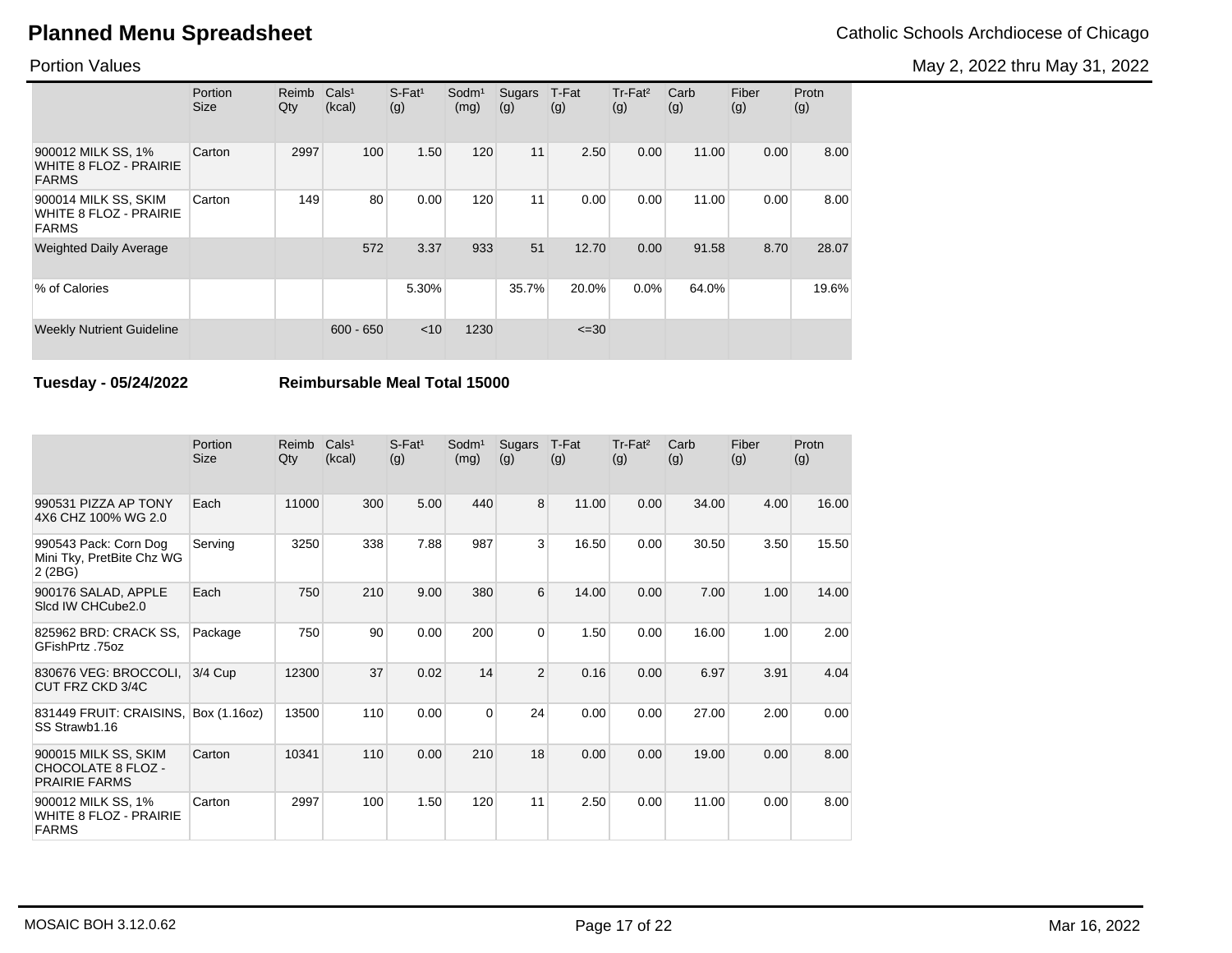May 2, 2022 thru May 31, 2022

### Portion Values

|                                                                | Portion<br><b>Size</b> | Reimb<br>Qty | Cals <sup>1</sup><br>(kcal) | $S$ -Fat <sup>1</sup><br>(g) | Sodm <sup>1</sup><br>(mg) | Sugars<br>(g) | T-Fat<br>(g) | Tr-Fat <sup>2</sup><br>(g) | Carb<br>(g) | Fiber<br>(g) | Protn<br>(g) |
|----------------------------------------------------------------|------------------------|--------------|-----------------------------|------------------------------|---------------------------|---------------|--------------|----------------------------|-------------|--------------|--------------|
| 900014 MILK SS, SKIM<br>WHITE 8 FLOZ - PRAIRIE<br><b>FARMS</b> | Carton                 | 149          | 80                          | 0.00                         | 120                       | 11            | 0.00         | 0.00                       | 11.00       | 0.00         | 8.00         |
| <b>Weighted Daily Average</b>                                  |                        |              | 534                         | 6.14                         | 747                       | 45            | 13.04        | 0.00                       | 78.12       | 8.80         | 26.40        |
| % of Calories                                                  |                        |              |                             | 10.35%                       |                           | 33.7%         | 22.0%        | $0.0\%$                    | 58.5%       |              | 19.8%        |
| <b>Weekly Nutrient Guideline</b>                               |                        |              | $600 - 650$                 | < 10                         | 1230                      |               | $\leq 30$    |                            |             |              |              |

**Wednesday - 05/25/2022 Reimbursable Meal Total 15000**

|                                                                    | Portion<br><b>Size</b> | Reimb<br>Qty | Cals <sup>1</sup><br>(kcal) | $S$ -Fat <sup>1</sup><br>(g) | Sodm <sup>1</sup><br>(mg) | Sugars<br>(g)  | T-Fat<br>(g) | Tr-Fat <sup>2</sup><br>(g) | Carb<br>(g) | Fiber<br>(g) | Protn<br>(g) |
|--------------------------------------------------------------------|------------------------|--------------|-----------------------------|------------------------------|---------------------------|----------------|--------------|----------------------------|-------------|--------------|--------------|
| 900045 BURG, BEEF AP<br>WG 2.0 (2BG) (ALPHA)                       | Each                   | 10000        | 260                         | 2.50                         | 305                       | 3              | 8.00         | 0.00                       | 28.00       | 2.00         | 17.00        |
| 825856 COND PC Ketchup Each<br>9g Heinz                            |                        | 10000        | 10                          | 0.00                         | 85                        | $\overline{2}$ | 0.00         | 0.00                       | 3.00        | 0.00         | 0.00         |
| 990654 PACK: CHIX<br>POPCORN, BRDSTK<br>ALPHA AP WG 2.0 (2BG)      | Serving                | 4600         | 326                         | 2.78                         | 529                       | $\overline{2}$ | 15.46        | 0.00                       | 29.58       | 4.84         | 18.58        |
| 825867 COND PC Sauce,<br><b>BBQ 12g</b>                            | Each                   | 4100         | 15                          | 0.00                         | 158                       | 3              | 0.03         | 0.00                       | 3.34        | 0.16         | 0.14         |
| 990643 SALAD, T.HAM<br>TKY CH MZ AP W 2.0                          | Each                   | 400          | 175                         | 5.25                         | 489                       | $\overline{2}$ | 9.42         | 0.00                       | 4.41        | 0.86         | 16.53        |
| 990653 Roll, DinnerWheat<br>WG 1EA(Alpha) - Indiv<br>Overwrapped   | each                   | 400          | 80                          | 0.00                         | 160                       | $\mathbf{1}$   | 1.50         | 0.00                       | 14.00       | 1.00         | 3.00         |
| 826055 COND PC.<br><b>DRESSING FRENCH 12G</b><br>(HEINZ)           | Each                   | 400          | 52                          | 0.66                         | 128                       | 3              | 4.33         | 85.08                      | 3.17        | 0.09         | 0.09         |
| 830644 VEG: BEANS.<br>BKD VEG AP 3/4c                              | $3/4$ Cup              | 12300        | 333                         | 0.00                         | 772                       | 21             | 1.51         | 0.00                       | 65.05       | 12.10        | 16.64        |
| 826581 FRUIT: ORANGE<br>138ct Whole 1/2c                           | Each(138ct)            | 14100        | 47                          | 0.02                         | $\Omega$                  | 9              | 0.12         | 0.00                       | 11.73       | 2.40         | 0.94         |
| 900015 MILK SS, SKIM<br>CHOCOLATE 8 FLOZ -<br><b>PRAIRIE FARMS</b> | Carton                 | 10341        | 110                         | 0.00                         | 210                       | 18             | 0.00         | 0.00                       | 19.00       | 0.00         | 8.00         |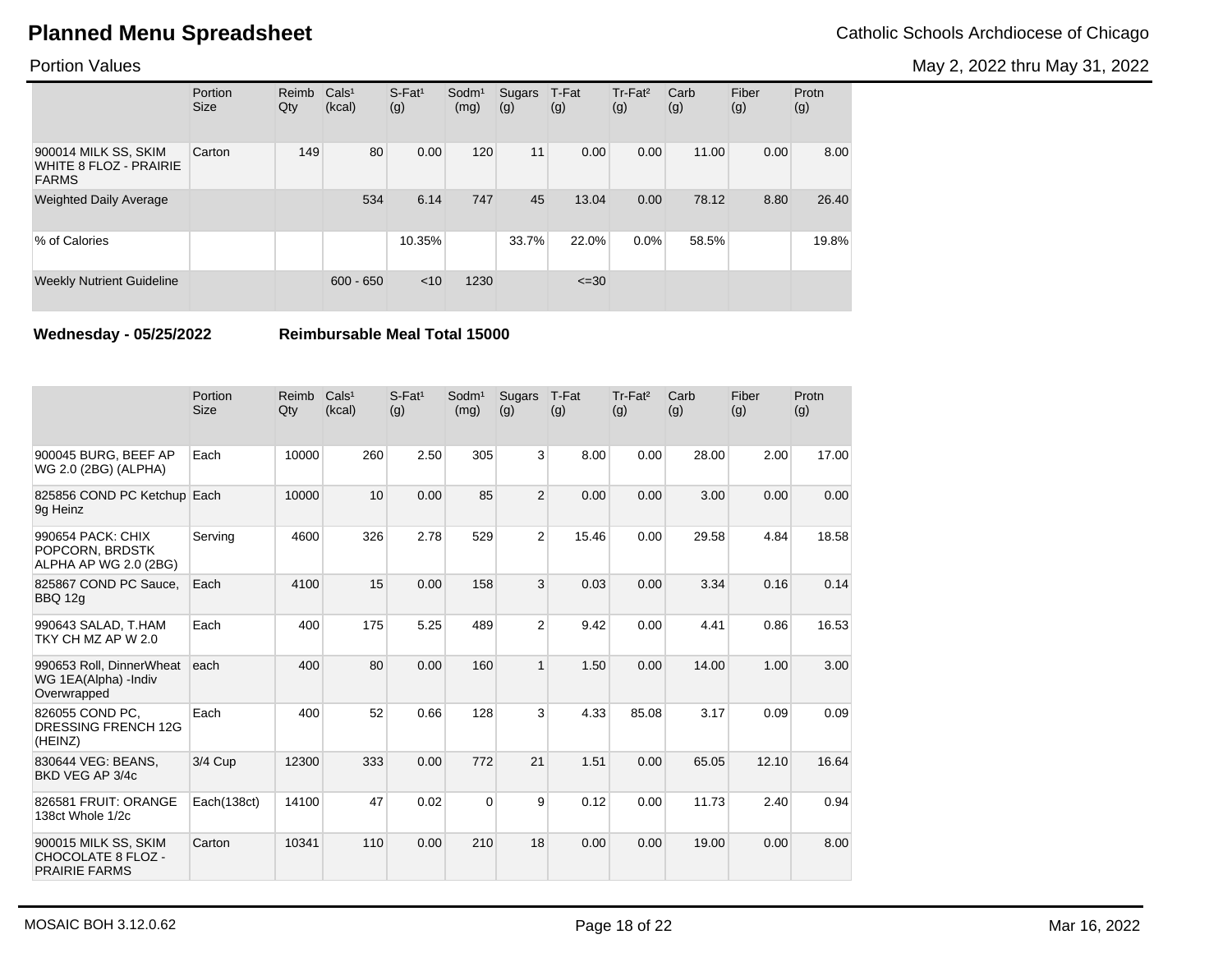May 2, 2022 thru May 31, 2022

### Portion Values

|                                                                       | Portion<br><b>Size</b> | Reimb<br>Qty | Cals <sup>1</sup><br>(kcal) | $S$ -Fat <sup>1</sup><br>(g) | Sodm <sup>1</sup><br>(mg) | Sugars<br>(g) | T-Fat<br>(g) | Tr-Fat <sup>2</sup><br>(g) | Carb<br>(g) | Fiber<br>(g) | Protn<br>(g) |
|-----------------------------------------------------------------------|------------------------|--------------|-----------------------------|------------------------------|---------------------------|---------------|--------------|----------------------------|-------------|--------------|--------------|
| 900012 MILK SS, 1%<br><b>WHITE 8 FLOZ - PRAIRIE</b><br><b>FARMS</b>   | Carton                 | 2997         | 100                         | 1.50                         | 120                       | 11            | 2.50         | 0.00                       | 11.00       | 0.00         | 8.00         |
| 900014 MILK SS, SKIM<br><b>WHITE 8 FLOZ - PRAIRIE</b><br><b>FARMS</b> | Carton                 | 149          | 80                          | 0.00                         | 120                       | 11            | 0.00         | 0.00                       | 11.00       | 0.00         | 8.00         |
| <b>Weighted Daily Average</b>                                         |                        |              | 706                         | 2.99                         | 1289                      | 46            | 12.34        | 2.27                       | 111.00      | 15.09        | 39.31        |
| % of Calories                                                         |                        |              |                             | 3.81%                        |                           | 26.1%         | 15.7%        | 2.9%                       | 62.9%       |              | 22.3%        |
| <b>Weekly Nutrient Guideline</b>                                      |                        |              | $600 - 650$                 | < 10                         | 1230                      |               | $\leq 30$    |                            |             |              |              |

**Thursday - 05/26/2022 Reimbursable Meal Total 15000**

|                                                                 | Portion<br>Size | Reimb<br>Qty | Cals <sup>1</sup><br>(kcal) | $S$ -Fat <sup>1</sup><br>(g) | Sodm <sup>1</sup><br>(mg) | <b>Sugars</b><br>(g) | T-Fat<br>(g) | Tr-Fat <sup>2</sup><br>(g) | Carb<br>(g) | Fiber<br>(g) | Protn<br>(g) |
|-----------------------------------------------------------------|-----------------|--------------|-----------------------------|------------------------------|---------------------------|----------------------|--------------|----------------------------|-------------|--------------|--------------|
| 990674 SDW BN, CHAM<br>TKY(JENNIE-O SLCD) PV<br>WG 2(2BG)(ALPHA | Sandwich        | 11000        | 325                         | 6.01                         | 762                       | 4                    | 12.78        | 0.00                       | 28.01       | 2.00         | 22.55        |
| 825862 COND PC Mustard Each<br>6g                               |                 | 10250        | $\Omega$                    | 0.00                         | 65                        | $\Omega$             | 0.00         | 0.00                       | 1.00        | 0.00         | 0.00         |
| 990612 HOT DOG, PLAIN<br>TKY (JENNIE-O) WG 2.0<br>(ALPHA)       | Each            | 3000         | 280                         | 3.00                         | 970                       | 3                    | 13.50        | 0.00                       | 29.00       | 2.50         | 13.00        |
| 825856 COND PC Ketchup Each<br>9g Heinz                         |                 | 3000         | 10                          | 0.00                         | 85                        | $\overline{2}$       | 0.00         | 0.00                       | 3.00        | 0.00         | 0.00         |
| 990582 YOGURT BULK,<br>VAN W/OATS HNY GRAN<br>2.0(1B)           | Serving         | 1000         | 336                         | 0.68                         | 255                       | 37                   | 6.09         | 0.00                       | 59.72       | 2.03         | 10.71        |
| 831720 BRD: CRACK SS.<br>Bear GrhmCinnWG                        | Package         | 1000         | 120                         | 0.00                         | 115                       | $\overline{7}$       | 4.00         | 0.00                       | 20.00       | 1.00         | 2.00         |
| 990551 VEG: SALAD,<br>POTATO AP 3/4C (1/2C<br>VEG)              | 3/4 Cup         | 12500        | 330                         | 3.00                         | 810                       | 11                   | 18.01        | 0.00                       | 40.52       | 4.50         | 3.00         |
| 990592 VEG: CARROTS,<br>FRESH BABY IW 1.3OZ                     | Bag (1.3 ozw)   | 13950        | 13                          | 0.01                         | 29                        | $\overline{2}$       | 0.05         | 0.00                       | 3.04        | 1.07         | 0.24         |
| 000124 FRUIT: PEARS<br>150 ct.                                  | Each (150ct)    | 13500        | 67                          | 0.03                         | 1                         | 12                   | 0.17         | 0.00                       | 17.97       | 3.66         | 0.42         |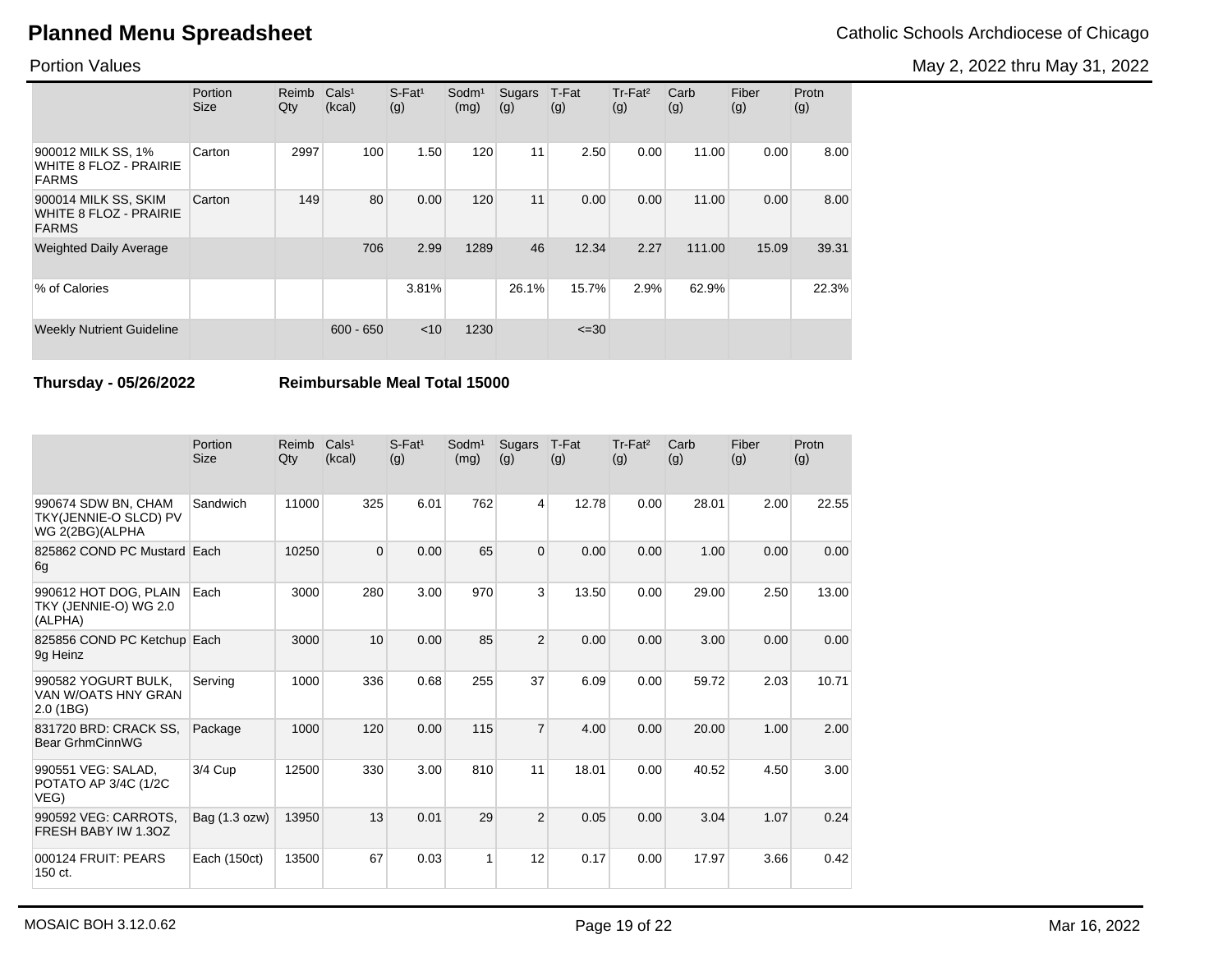May 2, 2022 thru May 31, 2022

Portion Values

|                                                                       | Portion<br><b>Size</b> | Reimb<br>Qty | Cals <sup>1</sup><br>(kcal) | $S$ -Fat <sup>1</sup><br>(g) | Sodm <sup>1</sup><br>(mg) | Sugars<br>(g) | T-Fat<br>(g) | $Tr-Fat2$<br>(g) | Carb<br>(g) | Fiber<br>(g) | Protn<br>(g) |
|-----------------------------------------------------------------------|------------------------|--------------|-----------------------------|------------------------------|---------------------------|---------------|--------------|------------------|-------------|--------------|--------------|
| 900015 MILK SS, SKIM<br>CHOCOLATE 8 FLOZ -<br><b>PRAIRIE FARMS</b>    | Carton                 | 10341        | 110                         | 0.00                         | 210                       | 18            | 0.00         | 0.00             | 19.00       | 0.00         | 8.00         |
| 900012 MILK SS, 1%<br><b>WHITE 8 FLOZ - PRAIRIE</b><br><b>FARMS</b>   | Carton                 | 2997         | 100                         | 1.50                         | 120                       | 11            | 2.50         | 0.00             | 11.00       | 0.00         | 8.00         |
| 900014 MILK SS, SKIM<br><b>WHITE 8 FLOZ - PRAIRIE</b><br><b>FARMS</b> | Carton                 | 149          | 80                          | 0.00                         | 120                       | 11            | 0.00         | 0.00             | 11.00       | 0.00         | 8.00         |
| <b>Weighted Daily Average</b>                                         |                        |              | 771                         | 7.88                         | 1712                      | 42            | 28.44        | 0.00             | 101.11      | 10.21        | 30.28        |
| % of Calories                                                         |                        |              |                             | 9.20%                        |                           | 21.8%         | 33.2%        | 0.0%             | 52.5%       |              | 15.7%        |
| <b>Weekly Nutrient Guideline</b>                                      |                        |              | $600 - 650$                 | $<$ 10                       | 1230                      |               | $\leq 30$    |                  |             |              |              |

**Friday - 05/27/2022 Reimbursable Meal Total 13000**

|                                                                           | Portion<br><b>Size</b> | Reimb<br>Qty | Cals <sup>1</sup><br>(kcal) | S-Fat <sup>1</sup><br>(g) | Sodm <sup>1</sup><br>(mg) | Sugars<br>(g)  | T-Fat<br>(g) | Tr-Fat <sup>2</sup><br>(g) | Carb<br>(g) | Fiber<br>(g) | Protn<br>(g) |
|---------------------------------------------------------------------------|------------------------|--------------|-----------------------------|---------------------------|---------------------------|----------------|--------------|----------------------------|-------------|--------------|--------------|
| 990687 ENT: BOWL, RICE<br><b>CHIXDCD SOUTHWEST</b><br>CH 2.0 (2BG)        | <b>Bowl</b>            | 10000        | 389                         | 4.27                      | 356                       | 1              | 11.97        | $*0.00*$                   | 51.23       | 2.05         | 19.69        |
| 000491 MELT BD, AM WG<br>2.0 (2BG) (ALPHA)                                | Sandwich               | 2200         | 365                         | 10.62                     | 1320                      | $\overline{4}$ | 19.50        | 0.00                       | 28.50       | 2.00         | 18.50        |
| 832680 SALAD, ChixPop<br>CH AP W 2.5 (1BG)                                | Each                   | 800          | 325                         | 5.78                      | 493                       | 3 <sup>1</sup> | 18.96        | 0.00                       | 18.65       | 4.20         | 19.44        |
| 990650 Breadstick WG<br>1BG (1EA)(Alpha) - Indiv<br>Overwrapped           | Each                   | 800          | 70                          | 0.00                      | 140                       | $\mathbf{1}$   | 1.00         | 0.00                       | 14.00       | 1.50         | 3.00         |
| 826059 COND PC.<br>DRESSING RANCH 12G<br>(HEINZ)                          | Each                   | 800          | 49                          | 0.76                      | 101                       | 1              | 4.92         | 0.10                       | 0.91        | 0.02         | 0.10         |
| 990629 VEG: CARROTS.<br>DICED FZ CKD 3/4C                                 | 3/4 Cup                | 10660        | 49                          | 0.16                      | 78                        | 5              | 0.90         | 0.00                       | 10.21       | 4.36         | 0.77         |
| 826340 JUICE SS, Frt Bld<br>100% 4oz Crt                                  | Each                   | 12870        | 60                          | 0.00                      | 10                        | 13             | 0.00         | 0.00                       | 14.00       | 0.00         | 0.00         |
| 900015 MILK SS, SKIM<br><b>CHOCOLATE 8 FLOZ -</b><br><b>PRAIRIE FARMS</b> | Carton                 | 8962         | 110                         | 0.00                      | 210                       | 18             | 0.00         | 0.00                       | 19.00       | 0.00         | 8.00         |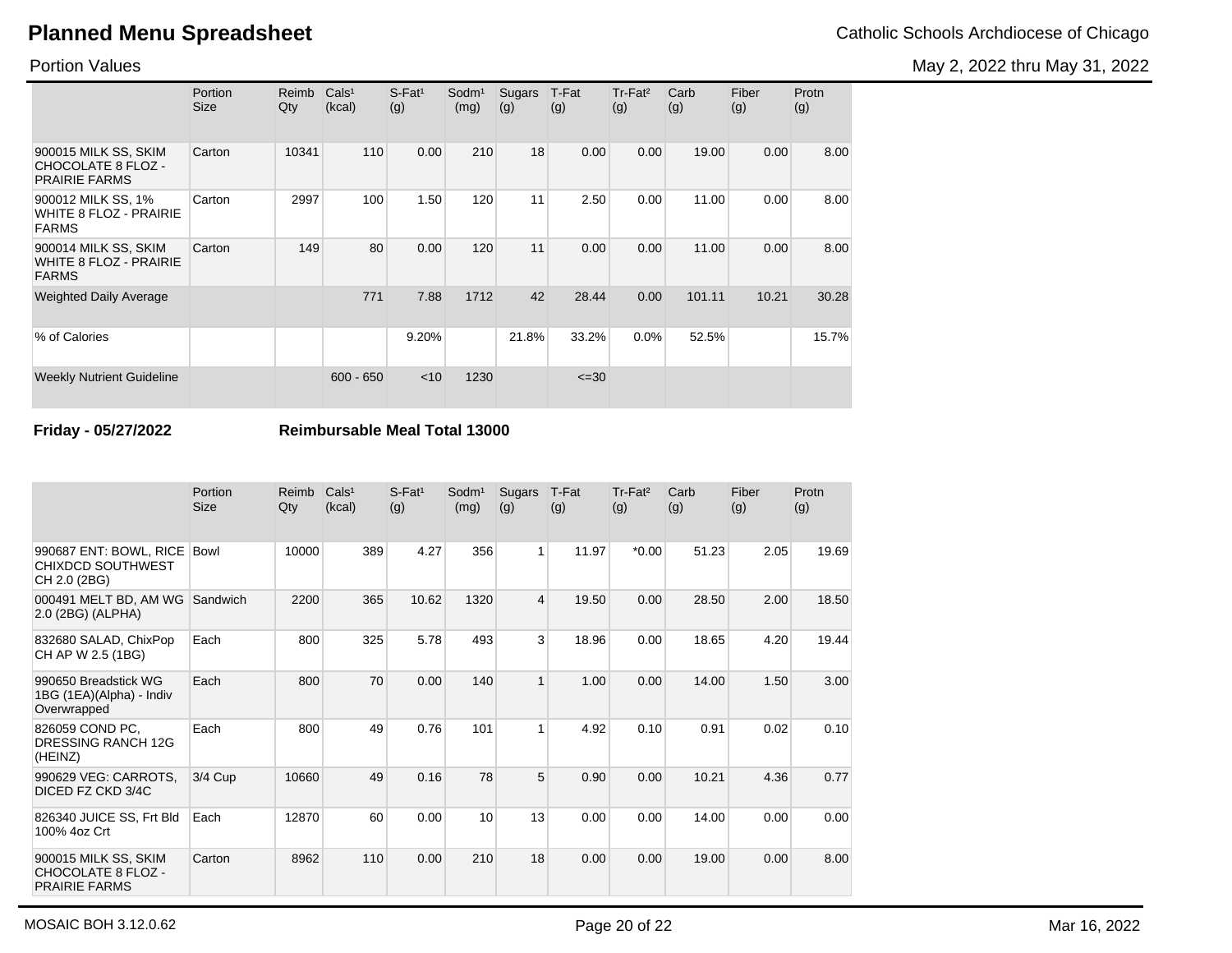May 2, 2022 thru May 31, 2022

### Portion Values

|                                                                       | Portion<br><b>Size</b> | Reimb<br>Qty | Cals <sup>1</sup><br>(kcal) | $S$ -Fat <sup>1</sup><br>(g) | Sodm <sup>1</sup><br>(mg) | Sugars<br>(g) | T-Fat<br>(g) | Tr-Fat <sup>2</sup><br>(g) | Carb<br>(g) | Fiber<br>(g) | Protn<br>(g) |
|-----------------------------------------------------------------------|------------------------|--------------|-----------------------------|------------------------------|---------------------------|---------------|--------------|----------------------------|-------------|--------------|--------------|
| 900012 MILK SS, 1%<br>WHITE 8 FLOZ - PRAIRIE<br><b>FARMS</b>          | Carton                 | 2597         | 100                         | 1.50                         | 120                       | 11            | 2.50         | 0.00                       | 11.00       | 0.00         | 8.00         |
| 900014 MILK SS, SKIM<br><b>WHITE 8 FLOZ - PRAIRIE</b><br><b>FARMS</b> | Carton                 | 129          | 80                          | 0.00                         | 120                       | 11            | 0.00         | 0.00                       | 11.00       | 0.00         | 8.00         |
| <b>Weighted Daily Average</b>                                         |                        |              | 584                         | 5.91                         | 786                       | 34            | 15.27        | $*0.01$                    | 83.93       | 5.84         | 27.49        |
| % of Calories                                                         |                        |              |                             | 9.11%                        |                           | 23.3%         | 23.5%        | $*0.0\%$                   | 57.5%       |              | 18.8%        |
| <b>Weekly Nutrient Guideline</b>                                      |                        |              | $600 - 650$                 | $<$ 10                       | 1230                      |               | $\leq 30$    |                            |             |              |              |

**Tuesday - 05/31/2022 Reimbursable Meal Total 14000**

|                                                                     | Portion<br><b>Size</b> | Reimb<br>Qty | Cals <sup>1</sup><br>(kcal) | $S$ -Fat <sup>1</sup><br>(g) | Sodm <sup>1</sup><br>(mg) | Sugars<br>(g)  | T-Fat<br>(g) | Tr-Fat <sup>2</sup><br>(g) | Carb<br>(g) | Fiber<br>(g) | Protn<br>(g) |
|---------------------------------------------------------------------|------------------------|--------------|-----------------------------|------------------------------|---------------------------|----------------|--------------|----------------------------|-------------|--------------|--------------|
| 990690 PACK: FR TST<br>STK AP (4), CHIX SSG<br>PTY (2) WG 2(2BG     | Pack                   | 13060        | 460                         | 4.50                         | 800                       | 9              | 22.00        | 0.00                       | 40.00       | 3.00         | 28.00        |
| 990582 YOGURT BULK,<br>VAN W/OATS HNY GRAN<br>2.0(1B)               | Serving                | 940          | 336                         | 0.68                         | 255                       | 37             | 6.09         | 0.00                       | 59.72       | 2.03         | 10.71        |
| 831720 BRD: CRACK SS.<br>Bear GrhmCinnWG                            | Package                | 940          | 120                         | 0.00                         | 115                       | $\overline{7}$ | 4.00         | 0.00                       | 20.00       | 1.00         | 2.00         |
| 990625 VEG: POTATO,<br>TATER TOTS (MCCAIN)<br>3/4C                  | 12 Each                | 13580        | 174                         | 1.34                         | 482                       | $\Omega$       | 9.38         | 0.00                       | 21.44       | 1.34         | 1.34         |
| 825856 COND PC Ketchup Each<br>9g Heinz                             |                        | 13580        | 10                          | 0.00                         | 85                        | $\overline{2}$ | 0.00         | 0.00                       | 3.00        | 0.00         | 0.00         |
| 825008 FRUIT: APPLE.<br>138CT Whole 1C                              | Each (138ct)           | 13160        | 62                          | 0.03                         | $\mathbf{1}$              | 12             | 0.20         | 0.00                       | 16.52       | 2.87         | 0.31         |
| 900015 MILK SS, SKIM<br>CHOCOLATE 8 FLOZ -<br><b>PRAIRIE FARMS</b>  | Carton                 | 9652         | 110                         | 0.00                         | 210                       | 18             | 0.00         | 0.00                       | 19.00       | 0.00         | 8.00         |
| 900012 MILK SS, 1%<br><b>WHITE 8 FLOZ - PRAIRIE</b><br><b>FARMS</b> | Carton                 | 2797         | 100                         | 1.50                         | 120                       | 11             | 2.50         | 0.00                       | 11.00       | 0.00         | 8.00         |